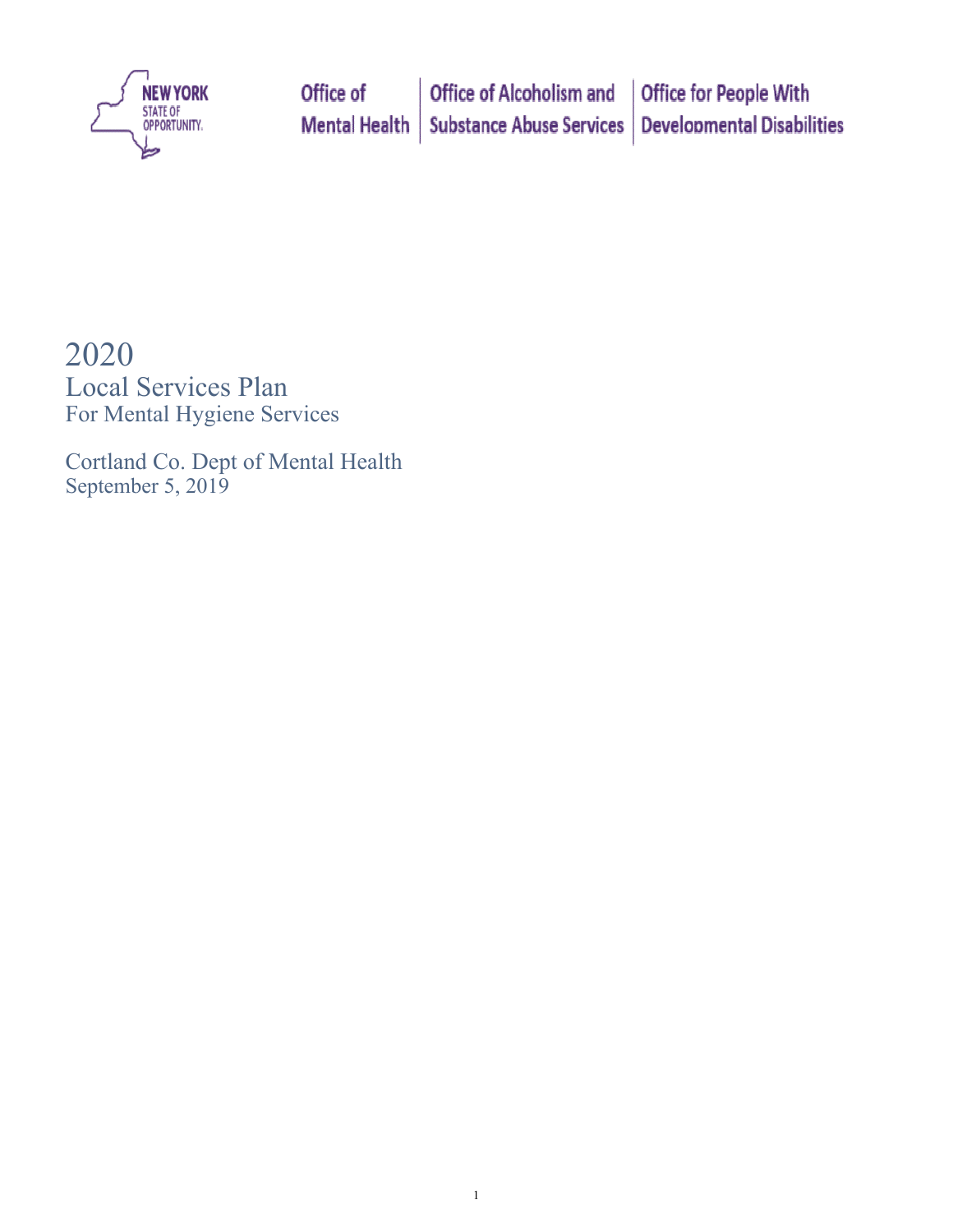# **Table of Contents**

| <b>Planning Form</b>                                 | LGU/Provider/PRU | <b>Status</b>        |
|------------------------------------------------------|------------------|----------------------|
| <b>Cortland Co. Dept of Mental Health</b>            | 70030            | (LGU)                |
| <b>Executive Summary</b>                             | Optional         | <b>Not Completed</b> |
| Goals and Objectives Form                            | Required         | <b>Certified</b>     |
| New York State Prevention Agenda Survey              | Required         | <b>Certified</b>     |
| Office of Mental Health Agency Planning (VBP) Survey | Required         | <b>Certified</b>     |
| <b>Community Services Board Roster</b>               | Required         | <b>Certified</b>     |
| Alcoholism and Substance Abuse Subcommittee Roster   | Required         | <b>Certified</b>     |
| Mental Health Subcommittee Roster                    | Required         | <b>Certified</b>     |
| Developmental Disabilities Subcommittee Roster       | Required         | <b>Certified</b>     |
| Mental Hygiene Local Planning Assurance              | Required         | <b>Certified</b>     |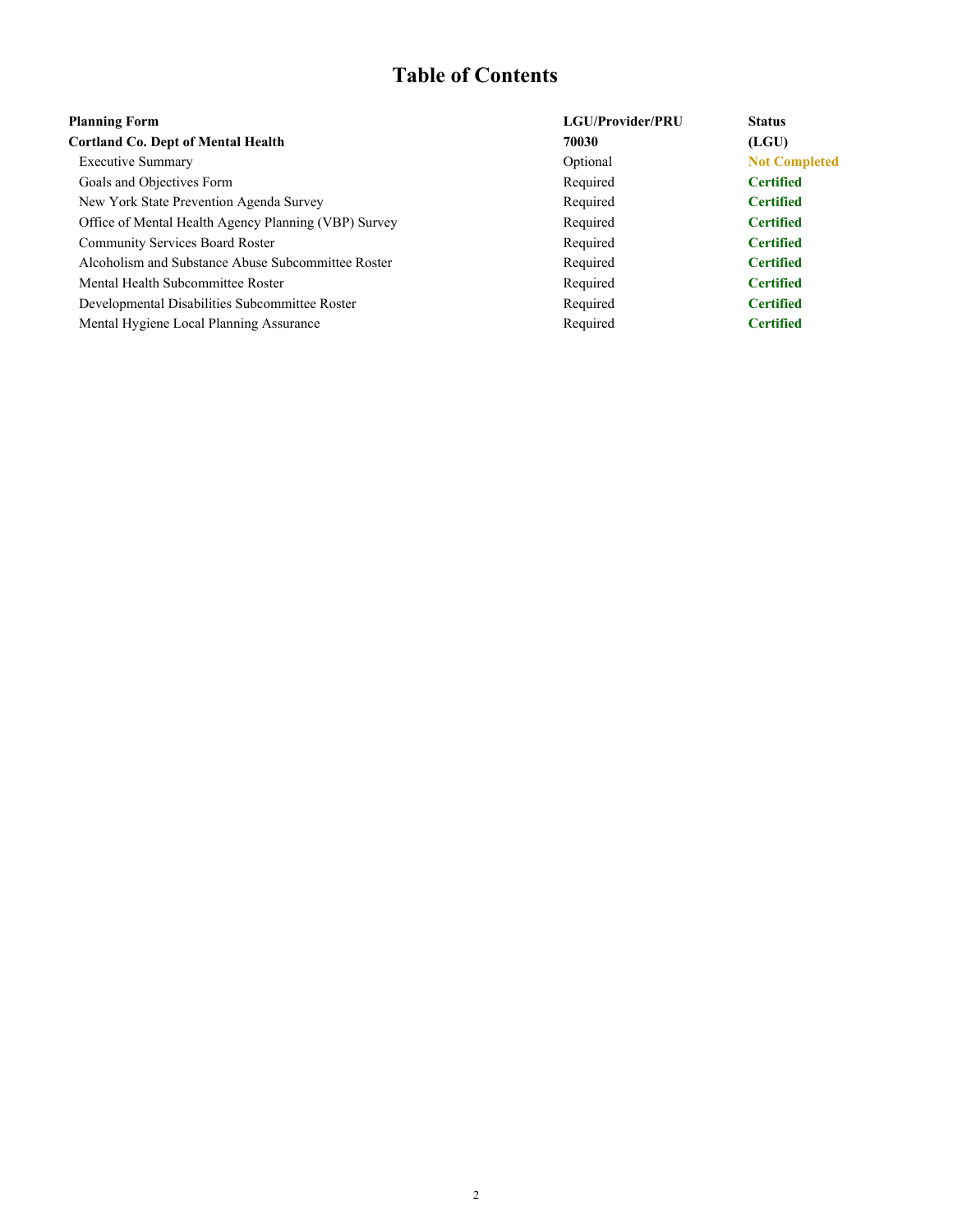### **Mental Hygiene Goals and Objectives Form**

Cortland Co. Dept of Mental Health (70030)

Certified: Nicholas Hobson (9/4/19)

### **1. Overall Needs Assessment by Population** (Required)

Please explain why or how the overall needs have changed and the results from those changes.

The question below asks for an overall assessment of unmet needs; however certain individual unmet needs may diverge from overall needs. Please use the text boxes below to describe which (if any) specific needs have improved, worsened, or stayed the same.

a) Indicate how the level of unmet **mental health service needs**, overall, has changed over the past year:  $\bigcirc$  Improved  $\bigcirc$  Staved the Same Worsened

### Please describe any unmet **mental health** service needs that have **improved**:

This question was discussed in the Mental Health Subcommittee, Community Services Board, and Justice League (law enforcement, courts, jail, parole, behavioral health providers), and the LGU conducted a community wide survey that generated 65 responses.

Stayed the Same: 46% Improved: 37.5% Worsened: 16.5%

Individual comments from the survey:

- Continued, improved and new collaboration and committment to working cross-systems in this county.
- Improved emergency response availability and follow up.
- With new mobile crisis support, more people are getting services in emergencies.
- Health Home Plus has been helpful in bringing backk the old Intensive Case Management style of support for mentally ill individuals who were not getting appropriate care in Health Homes.
- The opening up of HCBS is helpful in allowing more children to access these intensive supports.
- There are many new supports available in the area. These supports are also covering times outside of normal business hours which is necessary for success.
- Mobile Crisis has been a great addition.
- The Mobile Crisis Team has added great benefit to the students and families in the county. The relationship with Guthrie Cortland Medical Center has been improved.
- Expanded same day access to MH services; outreach and crisis programs for mental health.

### Please describe any unmet **mental health** service needs that have **stayed the same**:

Individuals comments from the survey:

- There is a large need for therapists to work with young children (0-5). This has not worsened, just stayed the same.
- Ongoing need for safe and affordable housing.
- Ongoing need for more intensive community based supports to support community stability of individuals with most complex needs.
- Ongoing transportation issues impacting connection to treatment.

Please describe any unmet **mental health** service needs that have **worsened**:

Individual comments from the survey:

- Children are presenting with very high levels of mental health needs at younger and younger ages. Not enough supports for needs in the community
- Waits to access outpatient services due to prescriber staffing shortages at both mental health clinics.
- Concerns regarding the turnover of therapists and the ability of clients to develop healthy relationships with providers in this type of wenvironment.
- Concerns that Health Home Model does not provide Care Managers with the time or resources to meet the needs of the people they serve.
- Gaps in services, with HCBS services not available for highest needs individuals, with the belief that more individuals with very high acuity are being served in the community.
- Lack of access to psychiatric hospital beds, particularly for kids.
- Lack of safe and affordable housing
- Increase in suicide rate in Cortland County.
- The changes and regulation shifts in community based services and schools have been very confusing for families and service providers. There have been disruptions in care, and it feels that rather than more treatment options for accessing support, there are more barriers, eligibility restrictions and fewer options. The system is a mess.
- The number of individuals needing/seeking treatment has increased, while the availability of trained staff has not, so wait lists for services have gotten longer.
- Shortage of group homes, SRO's or other forms of supervised living situations for individuals with mental health issues.

b) Indicate how the level of unmet **substance use disorder (SUD) needs**, overall, has changed over the past year:  $\bigcirc$  Improved  $\bigcirc$  Stayed the Same Worsened

Please describe any unmet **SUD** service needs that have **improved**: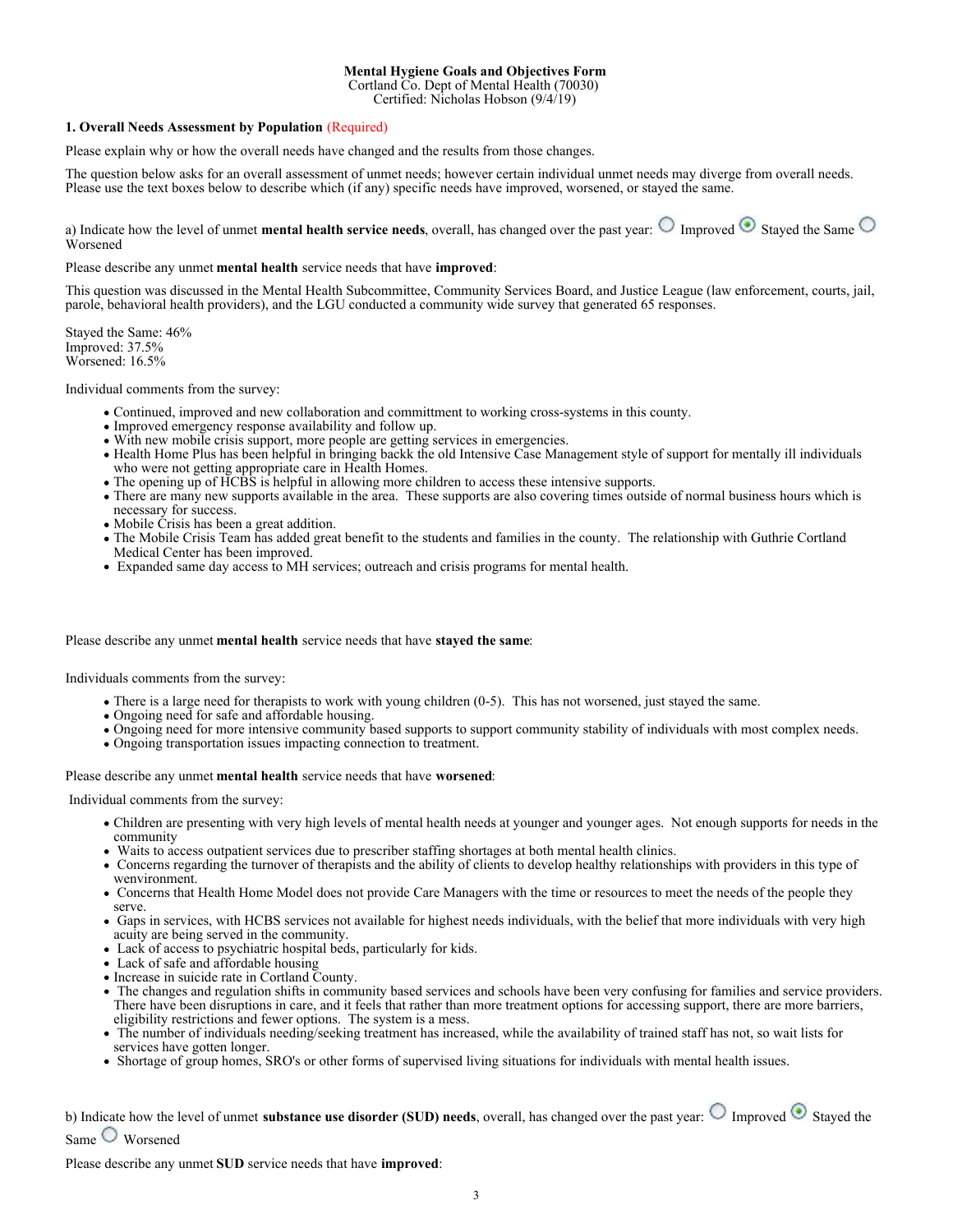This question was discussed in the SUD Subcommittee, Community Services Board, and Justice League (law enforcement, courts, jail, parole, behavioral health providers), and the LGU conducted a community wide survey that generated 65 responses.

Stayed the Same: 46% Improved: 41.5% Worsened: 12.5%

Individual comments from the survey:

- Continued, improved and new collaborations and committment across systems.
- New funding opportunities in federal CHASE Grant, need to find solution to sustainability, as grants end and systems are disrupted, services go away.
- Implementation of new Regional Open Access Center for Addictions through Alcohol and Drug Council.
- More service options and outreach services like COTI to help people access services.
- Successful prevention efforts such as drug take back events and community education
- Cortland County Jail Vivitrol Program
- Coordinated cross systems planning utilizing Sequential Intercept Model with ongoing meetings
- Partnerships with criminal justice system.
- "As the paarent of a child who has struggled, I am very pleased with the help that he has recieved."
- Integration of community services into the emergency room at Guthrie Cortland Medical Center.
- Expandded same day access for SUD services; outreach and crisis programs for SUD; increased access to MAT.

Please describe any unmet **SUD** service needs that have **stayed the same**:

Individual comments from the survey:

- Shortages of safe and affordable housing
- Temporary housing options that are not optimal for people in recovery
- No local detox beds
- Staffing issues

Please describe any unmet **SUD** service needs that have **worsened**:

Individual comments from the survey:

- Drug abuse continues to increase and impacts not only the user, but their families. More children enter the child welfar system due to drug abuse. These individuals are less compliant with treatment and treatment often takes longer.
- There is a long waiting list for our community halfway house, which makes it so that people being released from rehab are then housed as homeless in settings that do not support recovery and lead to relapse.
- We do not have enough resources to combat this issue. Rehabilitation is not local, is hard to get into, and doesn't last long enough.
- Lack of local treatment options. People do not have transportation to get to Syracuse.

c) Indicate how the level of unmet needs of the **developmentally disabled** population, overall, has changed in the past year:  $\bigcirc$  Improved

Stayed the Same Worsened

Please describe any unmet **developmentally disability** service needs that have **improved**:

This question was discussed in the Mental Health Subcommittee, Community Services Board, and Justice League (law enforcement, courts, jail, parole, behavioral health providers), and the LGU conducted a community wide survey that generated 65 responses.

Stayed the Same: 75% Worsened: 14.5% Improved: 10.5%

Individual comments from the survey:

- Hopeful that some new changes around RTF like facilities will help.
- Access to Independence is doing good work advocating for people with developmentaal needs.
- JM Murray work center transition
- Increase in self directed care
- Involvement of Regional Office OPWDD Staff in monthly Emergency Services Meetings

Please describe any unmet **developmentally disability** service needs that have **stayed the same**:

Individual comments from the survey:

- Housing needs still need to be addressed (placing folks in appropriate housing settings).
- Continued lack of staffing in the field.

### Please describe any unmet **developmentally disability** service needs that have **worsened**:

Individual comments from the survey:

- There are less quality services. Care Coordinators may meet with families every three or four months.
- Aging caregivers taking care of their adult children without appropriate emergency or transition plans that would allow for individuals to remain in their communities.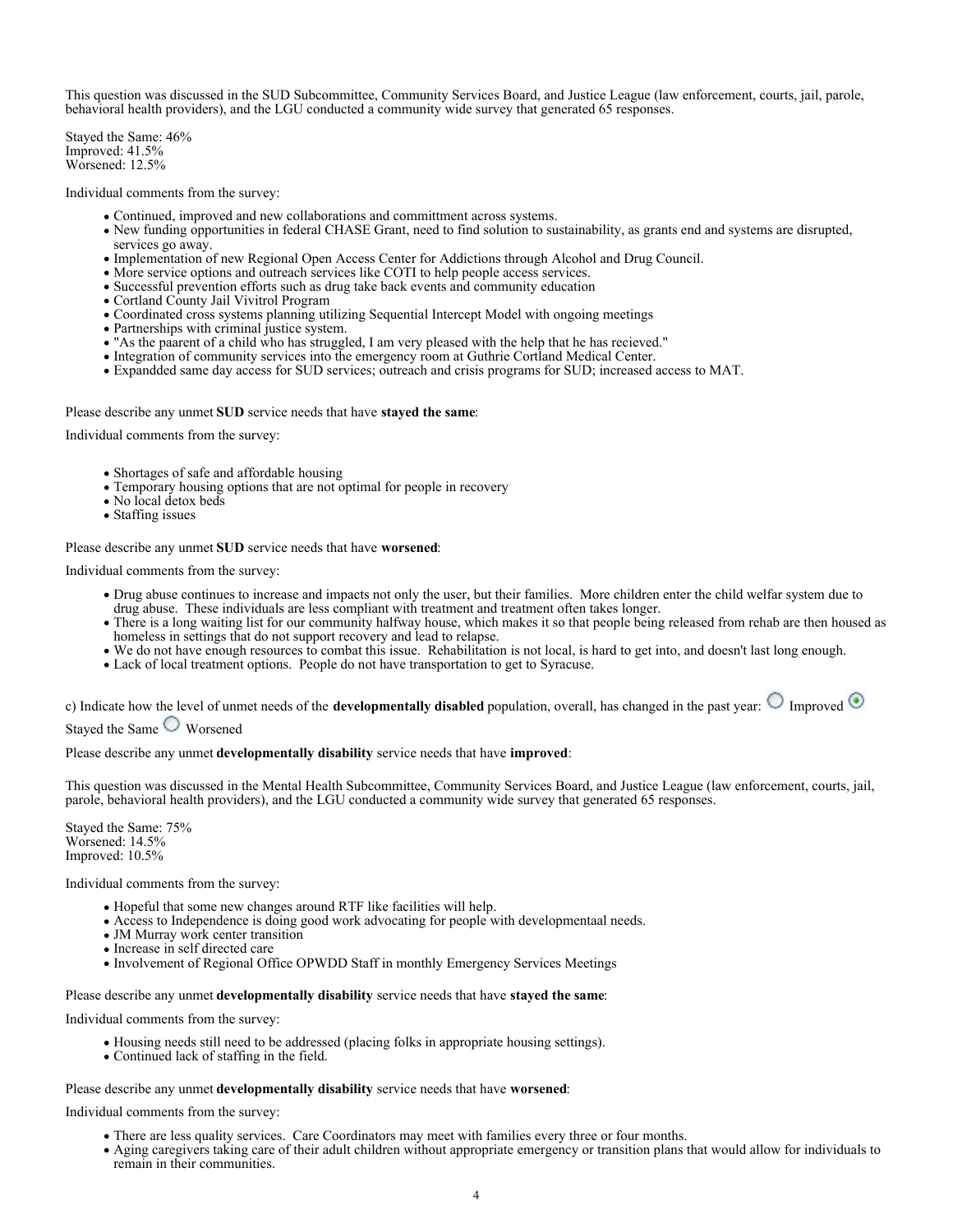- Lack of community crisis response services to help maintain stability in the community.
- Lack of integrated supports when individuals require hospitalization for behavioral health needs.
- Lack of residential opportunities for kids
- Difficulty accessing mental health supports for IDD's
- OPWDD has been pumping their transitional activities and placed that at the forefront of their efforts. There has been no new development of services, supports, etc.
- Rate rationalization has overall reduced the availability and viability of services like respite.
- State is not addressing staffing issues.

The second section of the form includes; goals based on local need; goals based on state initiatives and goals based in other areas. The form allows counties to identify forward looking, change-oriented goals that respond to and are based on local needs and are consistent with the goals of the state mental hygiene agencies. County needs and goals also inform the statewide comprehensive planning efforts of the three state agencies and help to shape policy, programming, and funding decisions. For county needs assessments, goals and objectives to be most effective, they need to be clear, focused and achievable. The following instructions promote a convention for developing and writing effective goal statements and actionable objectives based on needs, state or regional initiatives or other relevant areas.

### **2. Goals Based On Local Needs**

| <b>Issue Category</b>                                             |                  | <b>Applicable State</b><br>Agenc(ies) |                          |
|-------------------------------------------------------------------|------------------|---------------------------------------|--------------------------|
|                                                                   | <b>OASAS OMH</b> |                                       | <b>OPWDD</b>             |
| Housing<br>a)                                                     | M                | $\overline{\mathbf{v}}$               | M                        |
| Transportation<br>b)                                              | ☑                | M                                     | M                        |
| Crisis Services<br>c)                                             | M                | M                                     | ⊻                        |
| Workforce Recruitment and Retention (service system)<br>d)        | ☑                | M                                     | ⊻                        |
| Employment/ Job Opportunities (clients)<br>e)                     | ☑                | ☑                                     | ⊻                        |
| Prevention<br>f)                                                  | M                | M                                     |                          |
| <b>Inpatient Treatment Services</b><br>g)                         | ☑                | M                                     |                          |
| Recovery and Support Services<br>h)                               | M                |                                       |                          |
| Reducing Stigma<br>$\rm i)$                                       | ☑                | M                                     | $\overline{\phantom{a}}$ |
| <b>SUD Outpatient Services</b><br>J)                              |                  |                                       |                          |
| <b>SUD Residential Treatment Services</b><br>k)                   | ☑                |                                       |                          |
| Heroin and Opioid Programs and Services<br>$\bf{D}$               | ☑                |                                       |                          |
| m) Coordination/Integration with Other Systems for SUD clients    |                  |                                       |                          |
| Mental Health Clinic<br>n)                                        |                  |                                       | P.                       |
| Other Mental Health Outpatient Services (non-clinic)<br>$\circ$ ) |                  |                                       |                          |
| Mental Health Care Coordination<br>p)                             |                  | M                                     |                          |
| Developmental Disability Clinical Services<br>q)                  |                  |                                       | R                        |
| Developmental Disability Children Services<br>r)                  |                  |                                       |                          |
| Developmental Disability Student/Transition Services<br>s)        |                  |                                       | ⊻                        |
| Developmental Disability Respite Services<br>t)                   |                  |                                       | ⊻                        |
| Developmental Disability Family Supports<br>u)                    |                  |                                       | ⊻                        |
| Developmental Disability Self-Directed Services<br>V)             |                  |                                       | P.                       |
| <b>Autism Services</b><br>W)                                      |                  |                                       |                          |
| Developmental Disability Front Door<br>X)                         |                  |                                       |                          |
| Developmental Disability Care Coordination<br>y)                  |                  |                                       | ⊻                        |
| Other Need 1(Specify in Background Information)<br>Z)             |                  |                                       |                          |
| aa) Other Need 2 (Specify in Background Information) (NEW)        |                  |                                       |                          |
| ab) Problem Gambling (NEW)                                        |                  |                                       |                          |
| ac) Adverse Childhood Experiences (ACEs) (NEW)                    |                  | v                                     |                          |

### **(After a need issue category is selected, related follow-up questions will display below the table)**

### **2a. Housing - Background Information**

The process to identify the needs and develop the goals and plan was to ask all LGU participants to complete an online survey regarding plan priorities. Subcommittees, CSB and Justice League reviewed the survey results and discussed needs and progress in relation to the previous years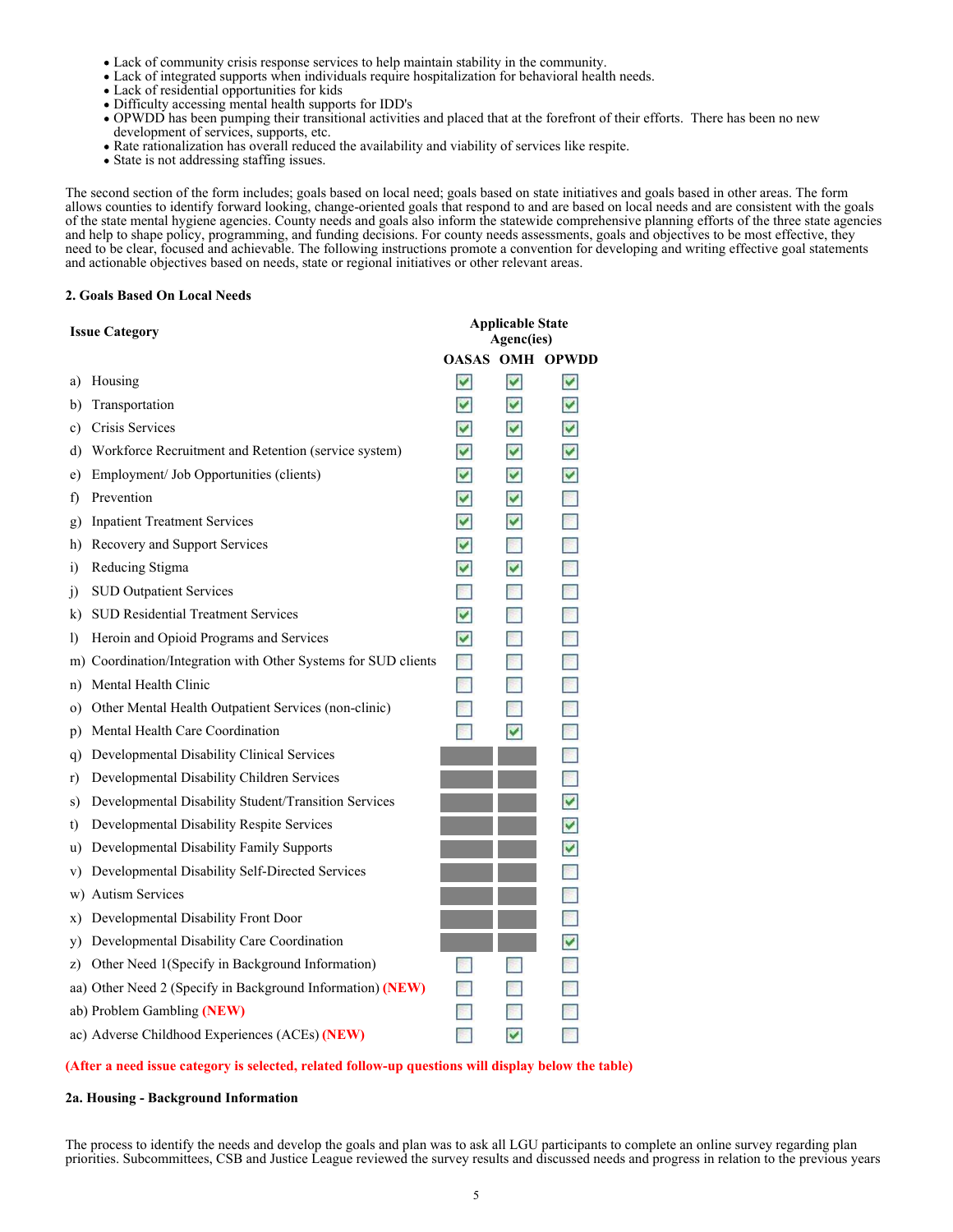plan and evolving community needs and available data to develop strategies and priorities framed in an updated " 2019-2020 Working County Plan".

The Working Plan was presented at community meetings related to behavioral health and additional feedback was gathered to edit and update the plan. The final draft of the Working Plan was presented to a meeting that included the Community Services Board Members and all of the Subcommittees on May 28nd, 2019, where the group provided additional feedback and edits and then unaninimously passed a resolution to accept the plan.

The plan (attached) will be a working document guiding the efforts of the Subcommittees and the Community Services Board in 2019-2020.

**Do you have a Goal related to addressing this need?**  $\bullet$  Yes  $\circ$  No

**Goal Statement**- Is this Goal a priority goal (Maximum 5 Objectives per goal)?  $\bullet$  Yes  $\circ$  No

Ensure that safe affordable housing is available to all, with the appropriate supports to promote successful community living and full community integration.

#### **Objective Statement**

Objective 1: Participate in the monthly community homeless and housing task force meetings, and work with systems partners to develop enhanced capacity to respond to emergency housing needs.

Applicable State Agency: (check all that apply): OASAS OMH OPWDD

Objective 2: Partner with DSS to identify shared needs for emergency and transitional housing in Cortland County utilizing a Housing First framework. Explore issues related to sanctions that jeopardize housing funding models for highest needs individuals, and advocate for consistent regulations that increase the likelihood of compliance and success. Explore new housing opportunities for individuals with behaviors leading to housing instability incorporating Value Based Funding supports.

Applicable State Agency: (check all that apply): OASAS OMH OPWDD

Objective 3: Partner with DSS to explore alternative opportunities for highest needs individuals who are chronically homeless or unstable in their housing due to behavioral health needs.

Applicable State Agency: (check all that apply): OASAS OMH OPWDD

Objective 4: Central New York Directors Planning Group and regional DSS Commissioners will meet with OPWDD Regional Office staff to plan to address regional respite and housing placement needs for IDD

Applicable State Agency: (check all that apply): OASAS OMH OPWDD

Objective 5: Advocate for planning opportunities for aging caregivers who need to make proactive plans that will allow their children to stay in their community.

Applicable State Agency: (check all that apply): OASAS OMH OPWDD

### **Change Over Past 12 Months** (Optional)

#### **2b. Transportation - Background Information**

The process to identify the needs and develop the goals and plan was to ask all LGU participants to complete an online survey regarding plan priorities. Subcommittees, CSB and Justice League reviewed the survey results and discussed needs and progress in relation to the previous years plan and evolving community needs and available data to develop strategies and priorities framed in an updated " 2019-2020 Working County Plan".

The Working Plan was presented at community meetings related to behavioral health and additional feedback was gathered to edit and update the plan. The final draft of the Working Plan was presented to a meeting that included the Community Services Board Members and all of the Subcommittees on May 28nd, 2019, where the group provided additional feedback and edits and then unaninimously passed a resolution to accept the plan.

The plan (attached) will be a working document guiding the efforts of the Subcommittees and the Community Services Board in 2019-2020.

### **Do you have a Goal related to addressing this need?**  $\bullet$  Yes  $\circ$  No

**Goal Statement**- Is this Goal a priority goal (Maximum 5 Objectives per goal)?  $\bullet$  Yes  $\circ$  No

Work to reduce the impact of transportation barriers in access to services and supports across Cortland County

### **Objective Statement**

Objective 1: Advocate with regional MAS representative for improvements in access to transportation for Medicaid recipients. Applicable State Agency: (check all that apply): OASAS OMH OPWDD

Objective 2: Provide a CSB representative to represent behavioral health concerns in the Regional transportation Coalition Applicable State Agency: (check all that apply):  $\Box$  OASAS  $\Box$  OMH  $\Box$  OPWDD

### Objective 3: Support development and expansion of access to telehealth services.

Applicable State Agency: (check all that apply):  $\Box$  OASAS  $\Box$  OMH  $\Box$  OPWDD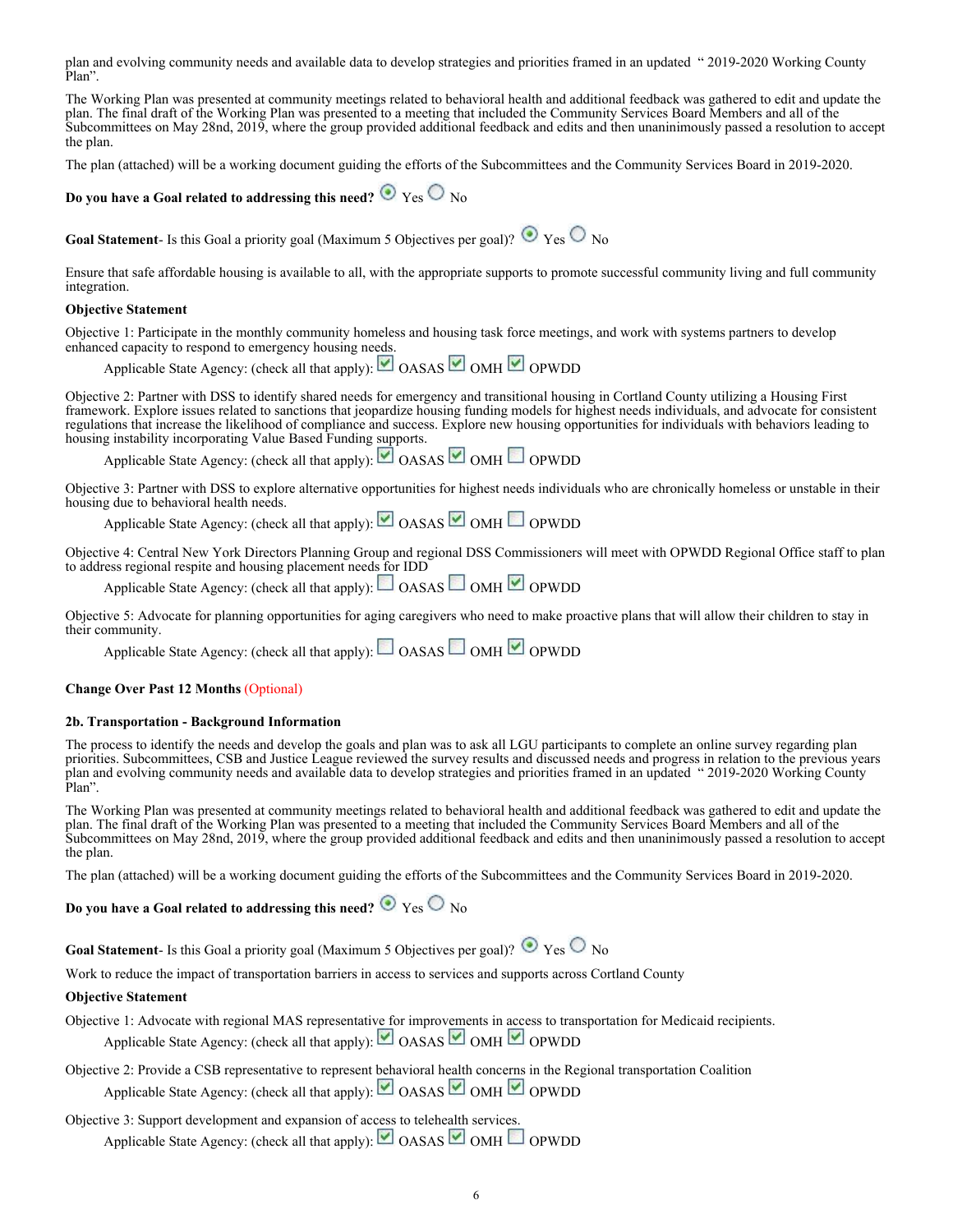Objective 4: Encourage and support community efforts to develop mutual aid and volunteer transportation programs.

Applicable State Agency: (check all that apply):  $\Box$  OASAS  $\Box$  OMH  $\Box$  OPWDD

### **Change Over Past 12 Months** (Optional)

### **2c. Crisis Services - Background Information**

The process to identify the needs and develop the goals and plan was to ask all LGU participants to complete an online survey regarding plan priorities. Subcommittees, CSB and Justice League reviewed the survey results and discussed needs and progress in relation to the previous years plan and evolving community needs and available data to develop strategies and priorities framed in an updated " 2019-2020 Working County Plan".

The Working Plan was presented at community meetings related to behavioral health and additional feedback was gathered to edit and update the plan. The final draft of the Working Plan was presented to a meeting that included the Community Services Board Members and all of the Subcommittees on May 28nd, 2019, where the group provided additional feedback and edits and then unaninimously passed a resolution to accept the plan.

The plan (attached) will be a working document guiding the efforts of the Subcommittees and the Community Services Board in 2019-2020.

### **Do you have a Goal related to addressing this need?**  $\bullet$  Yes  $\circ$  No

**Goal Statement**- Is this Goal a priority goal (Maximum 5 Objectives per goal)?  $\bullet$  Yes  $\circ$  No

Develop the capacity to respond more immediately with behavioral health assessment and supports to address the urgent needs of all the citizens of Cortland County.

### **Objective Statement**

Objective 1: Expand and support the Emotionally Disturbed Person Response Team (EDPRT) through ongoing training, and monthly community consultation and collaboration meetings. Explore facilitation of Children and Youth class.

Applicable State Agency: (check all that apply):  $\Box$  OASAS  $\Box$  OMH  $\Box$  OPWDD

Objective 2: Continue to work on coordination between community providers and Guthrie Cortland Medical Center (specifically emergency department, psychiatric unit, and case management) for high needs youth and adults. Create cross systems pathways to supports for complex needs or high risk individuals.

Applicable State Agency: (check all that apply):  $\Box$  OASAS  $\Box$  OMH  $\Box$  OPWDD

Objective 3: Develop and expand community based crisis response services for Cortland County residents (e.g. expanded peer supports, crisis respite, warm line, mobile outreach, behavior specialist services) in collaboration with the Care Compass Network PPS. Advocate for crisis services and supports for kids in the OPWDD system

Applicable State Agency: (check all that apply): OASAS OMH OPWDD

Objective 4: Continue to develop and enhance the Suicide Prevention Coalition in Cortland County, to serve as a planning and coordinating process for identification of training and best practices related to Suicide Prevention. Provide community wide training and crisis systems organization around the Columbia Suicide Assessment. Support the ongoing development and sustainability of the Community Trauma Response Team

Applicable State Agency: (check all that apply): OASAS OMH OPWDD

Objective 5: Support the implementation of a 24 hour Regional Substance Abuse Crisis Center to serve as a crisis stabilization, assessment and referral hub for the region.

Applicable State Agency: (check all that apply):  $\Box$  OASAS  $\Box$  OMH  $\Box$  OPWDD

#### **Change Over Past 12 Months** (Optional)

### **2d. Workforce Recruitment and Retention (service system) - Background Information**

The process to identify the needs and develop the goals and plan was to ask all LGU participants to complete an online survey regarding plan priorities. Subcommittees, CSB and Justice League reviewed the survey results and discussed needs and progress in relation to the previous years plan and evolving community needs and available data to develop strategies and priorities framed in an updated " 2019-2020 Working County Plan".

The Working Plan was presented at community meetings related to behavioral health and additional feedback was gathered to edit and update the plan. The final draft of the Working Plan was presented to a meeting that included the Community Services Board Members and all of the Subcommittees on May 28nd, 2019, where the group provided additional feedback and edits and then unaninimously passed a resolution to accept the plan.

The plan (attached) will be a working document guiding the efforts of the Subcommittees and the Community Services Board in 2019-2020.

### **Do you have a Goal related to addressing this need?**  $\bullet$  Yes  $\circ$  No

**Goal Statement-** Is this Goal a priority goal (Maximum 5 Objectives per goal)?  $\bullet$  Yes  $\circ$  No

Partner across systems and agencies to identify workforce gaps and challenges and develop collaborative plans to advocate for shared needs.

#### **Objective Statement**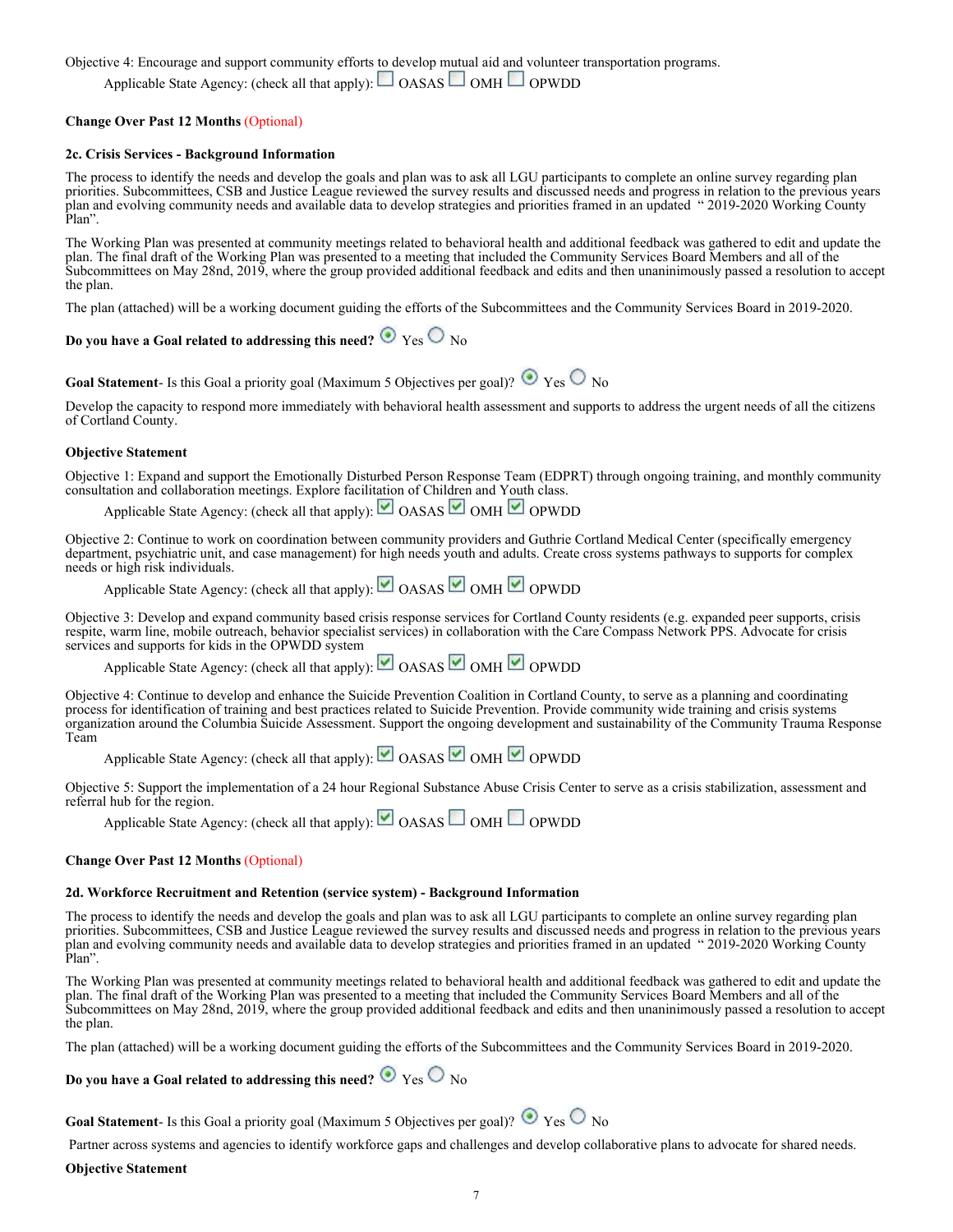Objective 1: Partner with Cortland County Workforce Investment Board to identify high need jobs and potential resources for training and recruitment

Applicable State Agency: (check all that apply): OASAS OMH OPWDD

Objective 2: Work through the Central New York Regional Planning Committee (RPC) to identify regional opportunites to partner and address workforce issues and develop recommendations for New York State intervention.

Applicable State Agency: (check all that apply): OASAS OMH OPWDD

Objective 3: Support regional efforts to enhance the internship opportunities.

Applicable State Agency: (check all that apply):  $\Box$  OASAS  $\Box$  OMH  $\Box$  OPWDD

Objective 4: Support regional efforts to develop core training programs for new staff in areas such as Care Management and Peer Services. Applicable State Agency: (check all that apply):  $\Box$  OASAS  $\Box$  OMH  $\Box$  OPWDD

### **Change Over Past 12 Months** (Optional)

### **2e. Employment/ Job Opportunities (clients) - Background Information**

The process to identify the needs and develop the goals and plan was to ask all LGU participants to complete an online survey regarding plan priorities. Subcommittees, CSB and Justice League reviewed the survey results and discussed needs and progress in relation to the previous years plan and evolving community needs and available data to develop strategies and priorities framed in an updated " 2019-2020 Working County Plan".

The Working Plan was presented at community meetings related to behavioral health and additional feedback was gathered to edit and update the plan. The final draft of the Working Plan was presented to a meeting that included the Community Services Board Members and all of the Subcommittees on May 28nd, 2019, where the group provided additional feedback and edits and then unaninimously passed a resolution to accept the plan.

The plan (attached) will be a working document guiding the efforts of the Subcommittees and the Community Services Board in 2019-2020.

# Do you have a Goal related to addressing this need?  $\odot$  Yes  $\odot$  No

**Goal Statement**- Is this Goal a priority goal (Maximum 5 Objectives per goal)?  $\bigcirc$   $\gamma$ es  $\bigcirc$  No

Support the coordination and development of employment services and supports that allow for individuals to participate in meaningful activities in the most integrated setting that will meet their needs, regardless of disability.

### **Objective Statement**

Objective 1: Support the community Taskforce to Increase Disability Employment (TIDE) that seeks to mobilize community partners to raise community awareness, build community capacity, and eliminate attitudinal and physical barriers to

Applicable State Agency: (check all that apply): OASAS OMH OPWDD

Objective 2: Promote cross systems coordination to most efficiently link and utilize existing community vocational supports.

Applicable State Agency: (check all that apply):  $\Box$  OASAS  $\Box$  OMH  $\Box$  OPWDD

Objective 3: Work to identify and engage high risk and underserved populations (i.e: homeless, post incarceration) to connect them to vocational services with the appropriate supports to encourage success.

Applicable State Agency: (check all that apply): OASAS OMH OPWDD

Objective 4: Partner with the Cortland County Workforce Investment Board to match community needs to opportunity for workforce development.

Applicable State Agency: (check all that apply): OASAS OMH OPWDD

### **Change Over Past 12 Months** (Optional)

### **2f. Prevention - Background Information**

The process to identify the needs and develop the goals and plan was to ask all LGU participants to complete an online survey regarding plan priorities. Subcommittees, CSB and Justice League reviewed the survey results and discussed needs and progress in relation to the previous years plan and evolving community needs and available data to develop strategies and priorities framed in an updated " 2019-2020 Working County Plan".

The Working Plan was presented at community meetings related to behavioral health and additional feedback was gathered to edit and update the plan. The final draft of the Working Plan was presented to a meeting that included the Community Services Board Members and all of the Subcommittees on May 28nd, 2019, where the group provided additional feedback and edits and then unaninimously passed a resolution to accept the plan.

The plan (attached) will be a working document guiding the efforts of the Subcommittees and the Community Services Board in 2019-2020.

### **Do you have a Goal related to addressing this need?**  $\bullet$  Yes  $\circ$  No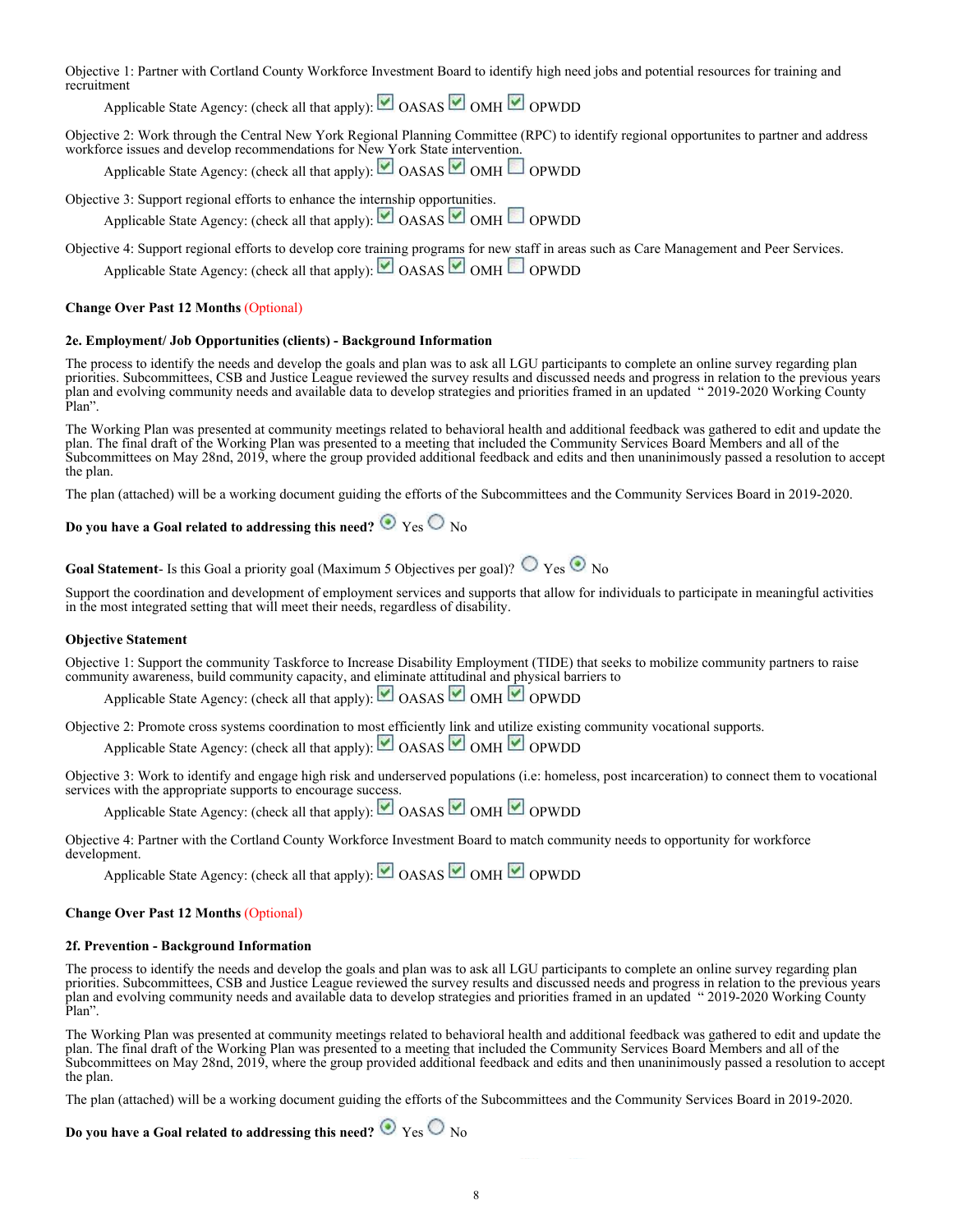### **Goal Statement**- Is this Goal a priority goal (Maximum 5 Objectives per goal)?  $\bullet$  Yes  $\circ$  No

Develop a comprehensive plan to address issues related to Substance Abuse (broadly defined to include alcohol, opiates, methamphetamines, cocaine, etc.) in Cortland County that includes prevention, treatment and crisis intervention strategies.

### **Objective Statement**

Objective 1: Support Cortland County priorities in the New York State Prevention Agenda, and the Cortland Counts Planning Process to coordinate community planning, prevention, and treatment efforts across systems.

Applicable State Agency: (check all that apply):  $\Box$  OASAS  $\Box$  OMH  $\Box$  OPWDD

Objective 2: Seek resources to sustain the work of the Cortland Area Communites that Care (CACTC). The goals of the coalition are to reduce rates of prescription drug abuse and heroin use among the 12 to 25-year-old population in Cortland County through the use of evidence based environmental prevention strategies.

| Applicable State Agency: (check all that apply):<br>OASAS OMH OPWDD |  |  |  |
|---------------------------------------------------------------------|--|--|--|
|                                                                     |  |  |  |

Objective 3: Promote and support community prevention efforts and education regarding: specific drug use signs and symptoms, the danger of prescription pain medication, and available community treatment and recovery resources.

Applicable State Agency: (check all that apply): OASAS OMH OPWDD

Objective 4: Promote and support the implementation of community harm reduction strategies such as drug kiosks, prescription drug take back events and needle exchanges. Promote awareness and training for primary care physicians in substance abuse prevention and treatment issues. Support Prevention Agenda goals by promoting training and utilization of Screening Brief Intervention and Referral to Treatment (SBIRT) Model.

Applicable State Agency: (check all that apply): OASAS OMH OPWDD

Objective 5: Develop prevention resources and strategies related to vaping.

Applicable State Agency: (check all that apply):  $\Box$  OASAS  $\Box$  OMH  $\Box$  OPWDD

### **Change Over Past 12 Months** (Optional)

### **2g. Inpatient Treatment Services - Background Information**

The process to identify the needs and develop the goals and plan was to ask all LGU participants to complete an online survey regarding plan priorities. Subcommittees, CSB and Justice League reviewed the survey results and discussed needs and progress in relation to the previous years plan and evolving community needs and available data to develop strategies and priorities framed in an updated " 2019-2020 Working County Plan".

The Working Plan was presented at community meetings related to behavioral health and additional feedback was gathered to edit and update the plan. The final draft of the Working Plan was presented to a meeting that included the Community Services Board Members and all of the Subcommittees on May 28nd, 2019, where the group provided additional feedback and edits and then unaninimously passed a resolution to accept the plan.

The plan (attached) will be a working document guiding the efforts of the Subcommittees and the Community Services Board in 2019-2020.

### **Do you have a Goal related to addressing this need?**  $\bullet$  Yes  $\circ$  No

**Goal Statement**- Is this Goal a priority goal (Maximum 5 Objectives per goal)?  $\bullet$  Yes  $\circ$  No

Encourage, develop and/or enhance treatment resources to more immediately respond to urgent treatment needs with the appropriate level of care.

### **Objective Statement**

Objective 1: Advocate for greater access to inpatient psychiatric beds. Frequent shortages have resulted in long waits for placement, often hours away from parents. Advocate for expedited implementation of the START Program in Central New York, to provide programming, consultation and coordination for OPWDD eligible individuals who are in crisis.

Applicable State Agency: (check all that apply):  $\Box$  OASAS  $\Box$  OMH  $\Box$  OPWDD

Objective 2: Enhance access to and local coordination with inpatient SUD Treatment Programs

Applicable State Agency: (check all that apply): OASAS OMH OPWDD

Objective 3: Support development and access to inpatient treatment for individuals with co-occurring mental health issues and developmental disabilities.

Applicable State Agency: (check all that apply):  $\Box$  OASAS OMH OPWDD

Objective 4: Facilitate coordination of crisis services for individuals with complex needs (including developmental disabilities, mental health and substance use disorders) who are "stuck" in inappropriate hospital settings, through the development of emergency protocols and new resources that support stabilization consistent with individual needs. Advocate for cross systems integration of crisis services supporting individuals with developmental disabilities, and participate in the development of the NY START (Systemic, Therapeutic, Assessment, Response and Treatment) process in Central New York.

Applicable State Agency: (check all that apply):  $\Box$  OASAS  $\Box$  OMH  $\Box$  OPWDD

### **Change Over Past 12 Months** (Optional)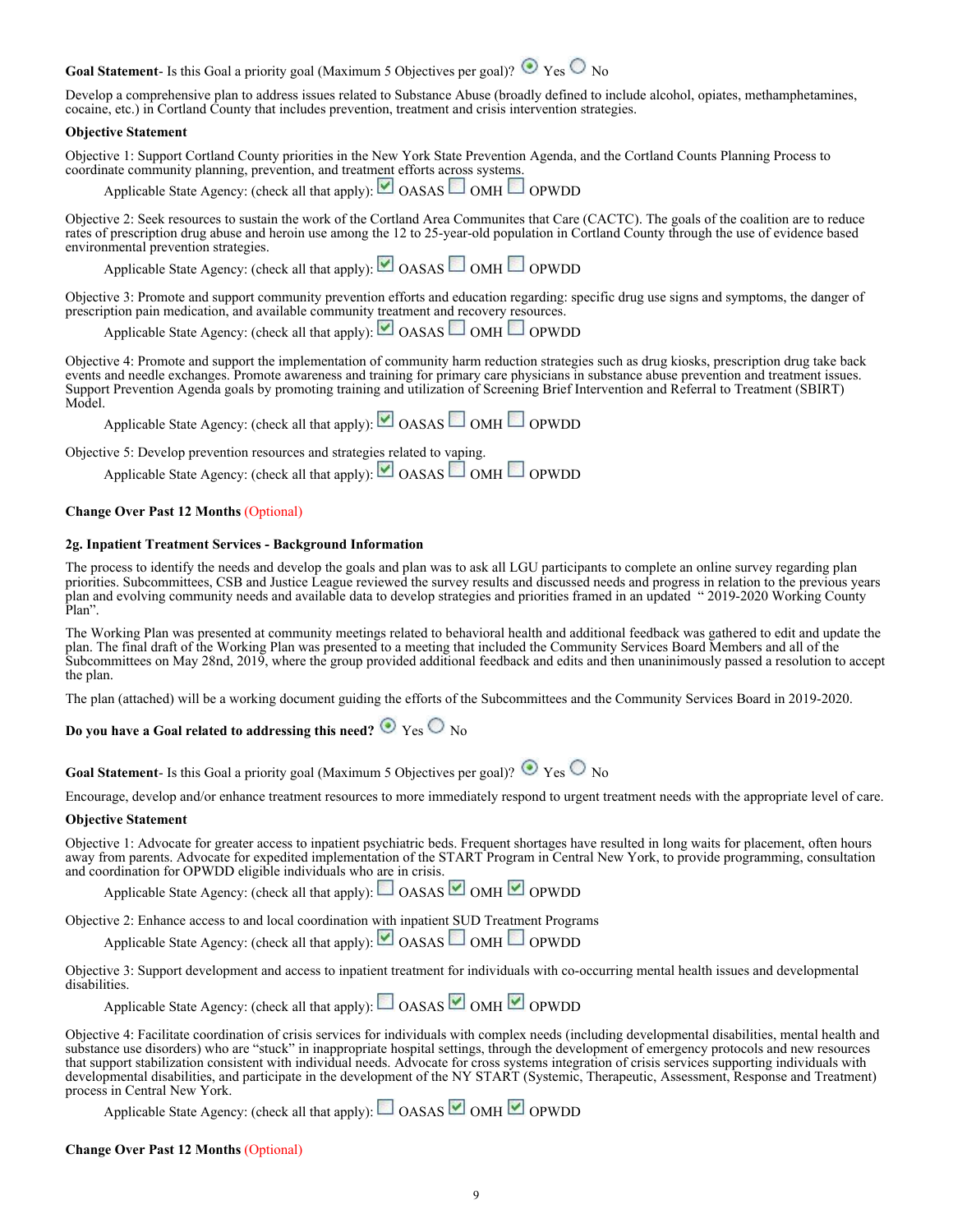### **2h. Recovery and Support Services - Background Information**

The process to identify the needs and develop the goals and plan was to ask all LGU participants to complete an online survey regarding plan priorities. Subcommittees, CSB and Justice League reviewed the survey results and discussed needs and progress in relation to the previous years plan and evolving community needs and available data to develop strategies and priorities framed in an updated "2019-2020 Working County" Plan".

The Working Plan was presented at community meetings related to behavioral health and additional feedback was gathered to edit and update the plan. The final draft of the Working Plan was presented to a meeting that included the Community Services Board Members and all of the Subcommittees on May 28nd, 2019, where the group provided additional feedback and edits and then unaninimously passed a resolution to accept the plan.

The plan (attached) will be a working document guiding the efforts of the Subcommittees and the Community Services Board in 2019-2020.

### **Do you have a Goal related to addressing this need?**  $\bullet$  Yes  $\circ$  No

# **Goal Statement**- Is this Goal a priority goal (Maximum 5 Objectives per goal)?  $\bullet$  Yes  $\circ$  No

Develop a comprehensive plan to address issues related to Substance Abuse (broadly defined to include alcohol, opiates, methamphetamines, cocaine, etc.) in Cortland County that includes prevention, treatment and crisis intervention strategies.

#### **Objective Statement**

Objective 1: Encourage, develop and/or enhance community treatment resources to more immediately respond to treatment needs with the appropriate level of care. Needed services include: peer recovery coaches, mentors and advocates (youth and adult), community peer recovery centers (youth and adult) in addition to stable housing and vocational opportunities. Link and support access to new services and programs such as peer engagement specialist, family engagement specialist. Identify, promote and enhance treatment services specific to youth.

Applicable State Agency: (check all that apply):  $\Box$  OASAS  $\Box$  OMH  $\Box$  OPWDD

Objective 2: Promote and develop supports to manage emergent and crisis needs through: the provision of NARCAN training, access to detoxification opportunities and timely access to inpatient treatment when appropriate, advocacy for insurance companies to pay for clinically necessary treatment.

Applicable State Agency: (check all that apply): OASAS OMH OPWDD

Objective 3: Utilize Sequential Intercept Model to develop integrated mental health, substance abuse and criminal justice system plans to coordinate services and processes towards more effective and efficient services.

Applicable State Agency: (check all that apply): OASAS OMH OPWDD

Objective 4: Support the development and implementation of the Cortland County Jail Vivitrol Program.

Applicable State Agency: (check all that apply):  $\Box$  OASAS  $\Box$  OMH  $\Box$  OPWDD

Objective 5: Hire dedicated staff to the CHASE Grant. Lead Community Advisory Board, coordinate systems integration, and develop community data dashboard.

Applicable State Agency: (check all that apply): OASAS OMH OPWDD

### **Change Over Past 12 Months** (Optional)

### **2i. Reducing Stigma - Background Information**

# Do you have a Goal related to addressing this need?  $\overline{\mathcal{O}}$   $_{\text{Yes}}$   $\overline{\mathcal{O}}$   $_{\text{No}}$

If "No", Please discuss any challenges that have precluded the development of a goal (e.g. external barriers):

### **Change Over Past 12 Months** (Optional)

#### **2k. SUD Residential Treatment Services - Background Information**

The process to identify the needs and develop the goals and plan was to ask all LGU participants to complete an online survey regarding plan priorities. Subcommittees, CSB and Justice League reviewed the survey results and discussed needs and progress in relation to the previous years plan and evolving community needs and available data to develop strategies and priorities framed in an updated " 2019-2020 Working County Plan".

The Working Plan was presented at community meetings related to behavioral health and additional feedback was gathered to edit and update the plan. The final draft of the Working Plan was presented to a meeting that included the Community Services Board Members and all of the Subcommittees on May 28nd, 2019, where the group provided additional feedback and edits and then unaninimously passed a resolution to accept the plan.

The plan (attached) will be a working document guiding the efforts of the Subcommittees and the Community Services Board in 2019-2020.

### **Do you have a Goal related to addressing this need?**  $\bigcirc$   $\bigcirc$   $\bigcirc$   $\bigcirc$   $\bigcirc$   $\bigcirc$

If "No", Please discuss any challenges that have precluded the development of a goal (e.g. external barriers): There is a need for local detoxification services. This issue has been included in previous plans but until recently no local provider has expressed an interest in providing more than ambulatory services.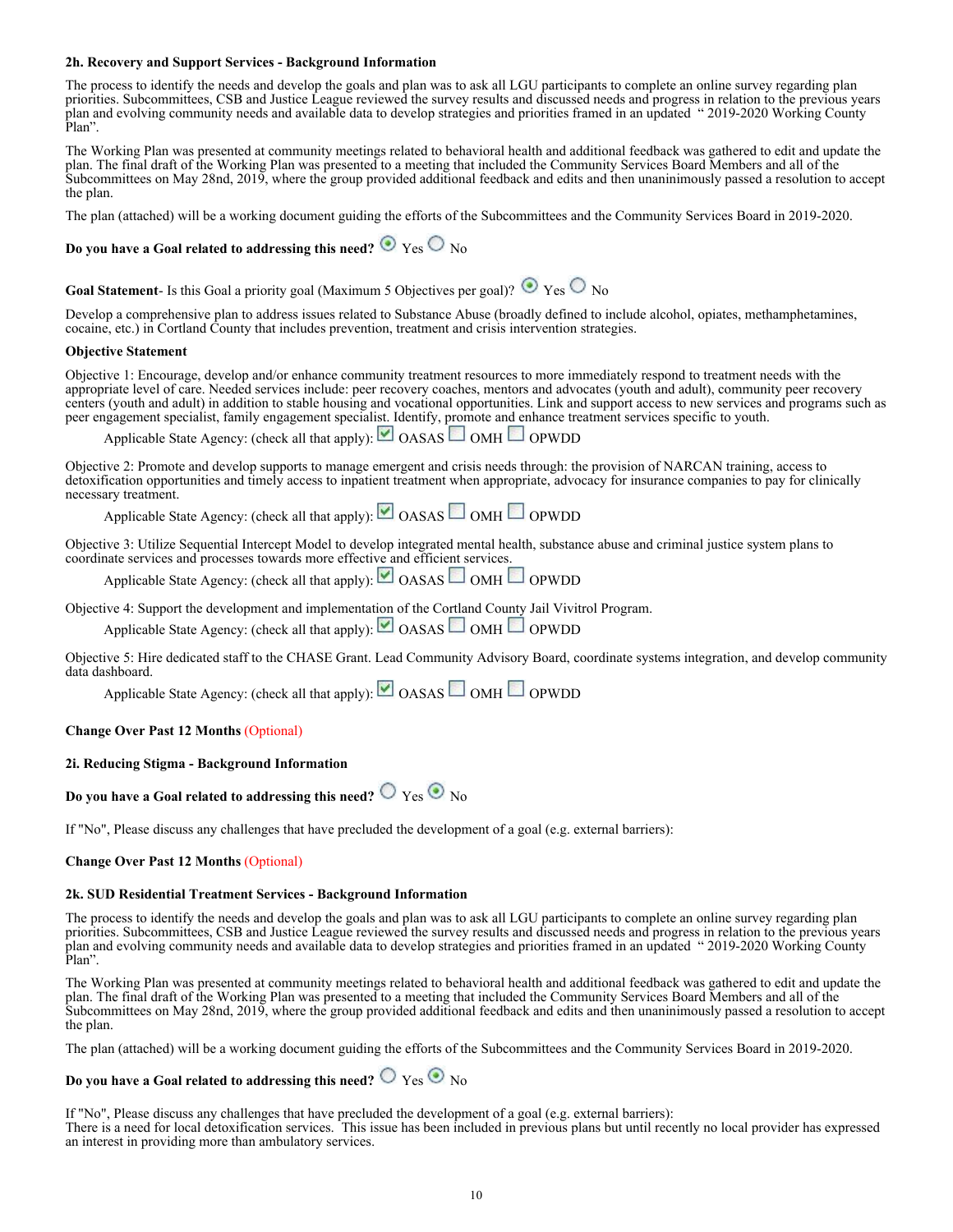### **Change Over Past 12 Months** (Optional)

### **2l. Heroin and Opioid Programs and Services - Background Information**

 The LGU considered access to substance abuse services in the county plan more broadly than in relation to just Heroin and Opioids, so there are corresponding goals and objectives in other parts of the plan that are inclusive of these substances.

### **Do you have a Goal related to addressing this need?**  $\bullet$  Yes  $\circ$  No

**Goal Statement**- Is this Goal a priority goal (Maximum 5 Objectives per goal)?  $\bullet$  Yes  $\circ$  No

See goals related to Substance Use Treatment in the attached County Plan

#### **Objective Statement**

**Change Over Past 12 Months** (Optional)

#### **2p. Mental Health Care Coordination - Background Information**

The process to identify the needs and develop the goals and plan was to ask all LGU participants to complete an online survey regarding plan priorities. Subcommittees, CSB and Justice League reviewed the survey results and discussed needs and progress in relation to the previous years plan and evolving community needs and available data to develop strategies and priorities framed in an updated " 2019-2020 Working County Plan".

The Working Plan was presented at community meetings related to behavioral health and additional feedback was gathered to edit and update the plan. The final draft of the Working Plan was presented to a meeting that included the Community Services Board Members and all of the Subcommittees on May 28nd, 2019, where the group provided additional feedback and edits and then unaninimously passed a resolution to accept the plan.

The plan (attached) will be a working document guiding the efforts of the Subcommittees and the Community Services Board in 2019-2020.

### **Do you have a Goal related to addressing this need?**  $\bullet$  Yes  $\circ$  No

**Goal Statement**- Is this Goal a priority goal (Maximum 5 Objectives per goal)?  $\circ$   $\circ$   $_{\text{Yes}}$   $\circ$   $\circ$   $_{\text{No}}$ 

Develop, enhance and support services able to respond to community behavioral health needs.

#### **Objective Statement**

Objective 1: Support the development of more intensive community based supports for individuals with chronic complex needs by advocating for the creation of a local Assertive Community treatment (ACT) team, or utilizing the NY State

Applicable State Agency: (check all that apply):  $\Box$  OASAS  $\Box$  OMH  $\Box$  OPWDD

### **Change Over Past 12 Months** (Optional)

#### **2s. Developmental Disability Student/Transition Services - Background Information**

The process to identify the needs and develop the goals and plan was to ask all LGU participants to complete an online survey regarding plan priorities. Subcommittees, CSB and Justice League reviewed the survey results and discussed needs and progress in relation to the previous years plan and evolving community needs and available data to develop strategies and priorities framed in an updated " 2019-2020 Working County Plan".

The Working Plan was presented at community meetings related to behavioral health and additional feedback was gathered to edit and update the plan. The final draft of the Working Plan was presented to a meeting that included the Community Services Board Members and all of the Subcommittees on May 28nd, 2019, where the group provided additional feedback and edits and then unaninimously passed a resolution to accept the plan.

The plan (attached) will be a working document guiding the efforts of the Subcommittees and the Community Services Board in 2019-2020.

# **Do you have a Goal related to addressing this need?**  $\bullet$  Yes  $\circ$  No

**Goal Statement**- Is this Goal a priority goal (Maximum 5 Objectives per goal)?  $\bullet$  Yes  $\circ$  No

Ensure that students are transitioned from educational settings and services with resources to meet their ongoing needs.

### **Objective Statement**

Objective 1: Operationalize protocols for transition from school to post school life for youth with special needs.

- Applicable State Agency: (check all that apply): OASAS OMH OPWDD
- Objective 2: Monitor access to vocational services and impact on youth of shifting OPWDD vocational service models Applicable State Agency: (check all that apply):  $\Box$  OASAS  $\Box$  OMH  $\Box$  OPWDD

### **Change Over Past 12 Months** (Optional)

### **2t. Developmental Disability Respite Services - Background Information**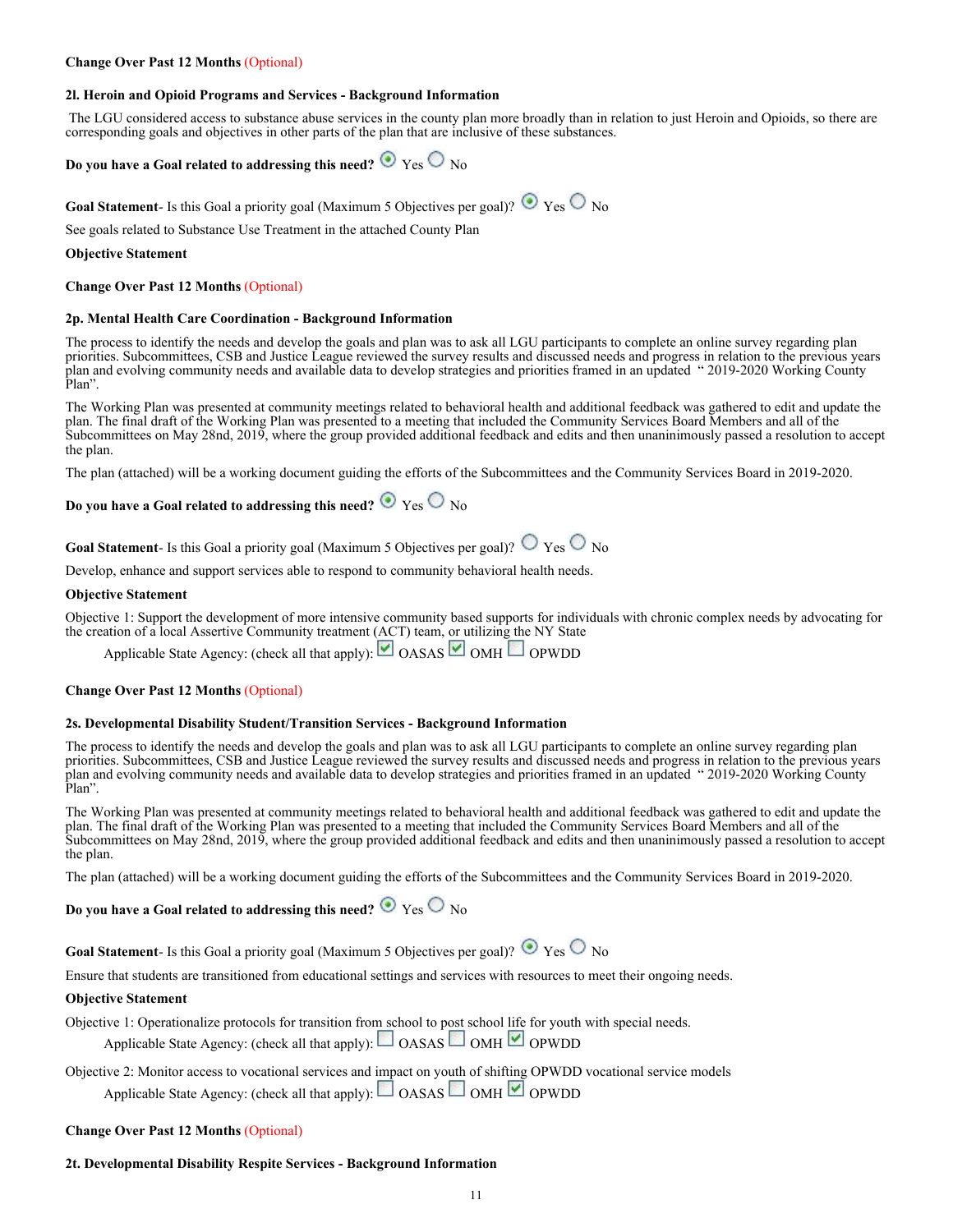The process to identify the needs and develop the goals and plan was to ask all LGU participants to complete an online survey regarding plan priorities. Subcommittees, CSB and Justice League reviewed the survey results and discussed needs and progress in relation to the previous years plan and evolving community needs and available data to develop strategies and priorities framed in an updated " 2019-2020 Working County Plan".

The Working Plan was presented at community meetings related to behavioral health and additional feedback was gathered to edit and update the plan. The final draft of the Working Plan was presented to a meeting that included the Community Services Board Members and all of the Subcommittees on May 28nd, 2019, where the group provided additional feedback and edits and then unaninimously passed a resolution to accept the plan.

The plan (attached) will be a working document guiding the efforts of the Subcommittees and the Community Services Board in 2019-2020.

### **Do you have a Goal related to addressing this need?**  $\bullet$  Yes  $\circ$  No

**Goal Statement**- Is this Goal a priority goal (Maximum 5 Objectives per goal)?  $\bullet$  Yes  $\circ$  No

Expand the availability of respite services in Cortland County.

### **Objective Statement**

Objective 1: Promote and expand access to respite and crisis respite in Cortland County for all ages and disability populations.

Applicable State Agency: (check all that apply):  $\Box$  OASAS  $\Box$  OMH  $\Box$  OPWDD

Objective 2: Monitor impact of OPWDD respite rate changes on access and availability of respite services at Starry Night Respite Program. Applicable State Agency: (check all that apply):  $\Box$  OASAS  $\Box$  OMH  $\Box$  OPWDD

### **Change Over Past 12 Months** (Optional)

### **2u. Developmental Disability Family Supports - Background Information**

The process to identify the needs and develop the goals and plan was to ask all LGU participants to complete an online survey regarding plan priorities. Subcommittees, CSB and Justice League reviewed the survey results and discussed needs and progress in relation to the previous years plan and evolving community needs and available data to develop strategies and priorities framed in an updated " 2019-2020 Working County Plan".

The Working Plan was presented at community meetings related to behavioral health and additional feedback was gathered to edit and update the plan. The final draft of the Working Plan was presented to a meeting that included the Community Services Board Members and all of the Subcommittees on May 28nd, 2019, where the group provided additional feedback and edits and then unaninimously passed a resolution to accept the plan.

The plan (attached) will be a working document guiding the efforts of the Subcommittees and the Community Services Board in 2019-2020.

### **Do you have a Goal related to addressing this need?**  $\bigcirc$  Yes  $\bigcirc$  No

If "No", Please discuss any challenges that have precluded the development of a goal (e.g. external barriers):

### **Change Over Past 12 Months** (Optional)

### **2y. Developmental Disability Care Coordination - Background Information**

The process to identify the needs and develop the goals and plan was to ask all LGU participants to complete an online survey regarding plan priorities. Subcommittees, CSB and Justice League reviewed the survey results and discussed needs and progress in relation to the previous years plan and evolving community needs and available data to develop strategies and priorities framed in an updated " 2019-2020 Working County Plan".

The Working Plan was presented at community meetings related to behavioral health and additional feedback was gathered to edit and update the plan. The final draft of the Working Plan was presented to a meeting that included the Community Services Board Members and all of the Subcommittees on May 28nd, 2019, where the group provided additional feedback and edits and then unaninimously passed a resolution to accept the plan.

The plan (attached) will be a working document guiding the efforts of the Subcommittees and the Community Services Board in 2019-2020.

### **Do you have a Goal related to addressing this need?**  $\bigcirc$  Yes  $\bigcirc$  No

If "No", Please discuss any challenges that have precluded the development of a goal (e.g. external barriers): DD Subcommittee is solicitiing feedback on the process and supporting education and awareness of the impending changes to Medicaid Service Coordination.

### **Change Over Past 12 Months** (Optional)

### **2ac. Adverse Childhood Experiences (ACEs) (NEW) - Background Information**

The process to identify the needs and develop the goals and plan was to ask all LGU participants to complete an online survey regarding plan priorities. Subcommittees, CSB and Justice League reviewed the survey results and discussed needs and progress in relation to the previous years plan and evolving community needs and available data to develop strategies and priorities framed in an updated " 2019-2020 Working County Plan".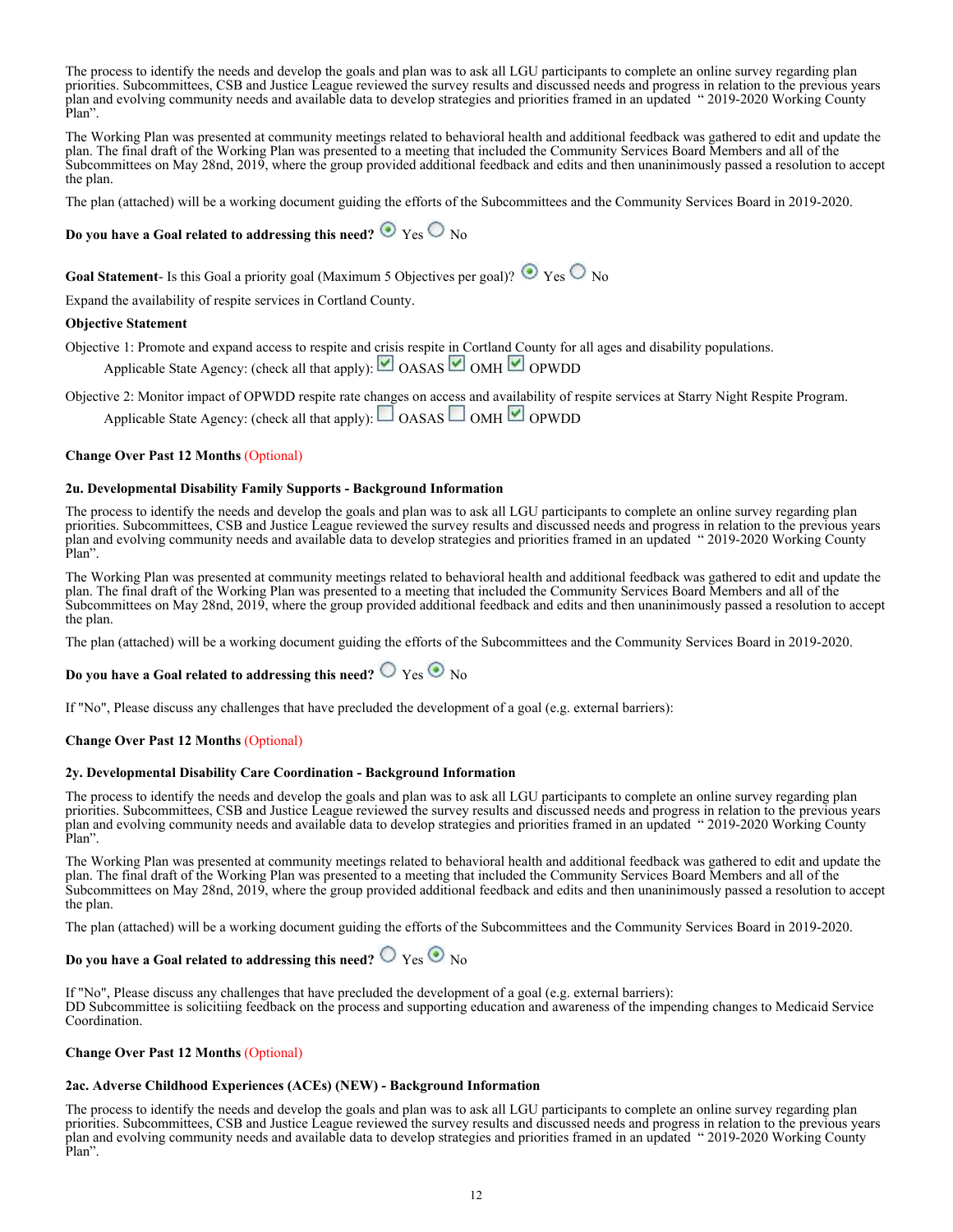The Working Plan was presented at community meetings related to behavioral health and additional feedback was gathered to edit and update the plan. The final draft of the Working Plan was presented to a meeting that included the Community Services Board Members and all of the Subcommittees on May 28nd, 2019, where the group provided additional feedback and edits and then unaninimously passed a resolution to accept the plan.

The plan (attached) will be a working document guiding the efforts of the Subcommittees and the Community Services Board in 2019-2020.

### **Do you have a Goal related to addressing this need?**  $\bullet$  Yes  $\circ$  No

**Goal Statement**- Is this Goal a priority goal (Maximum 5 Objectives per goal)?  $\bigcirc$  Yes  $\bigcirc$  No

Support the development of an Adverse Child Experiences Study (ACES) learninig collaborative to promote awareness regarding the impact of trauma, and promote the coordinated training and implementation of trauma informaed practicesacross community services and settings.

### **Objective Statement**

Objective 1: Participate in training cohort with Family and Children's services and Catholic Charities of Cortland County.

Applicable State Agency: (check all that apply):  $\Box$  OASAS  $\Box$  OMH  $\Box$  OPWDD

Objective 2: Support Care Compass Network initiative to develop regional resources to implement Trauma Informed Practices across settings. Applicable State Agency: (check all that apply): OASAS OMH OPWDD

### **Change Over Past 12 Months** (Optional)

Attachments

2019-2020 County Plan Final.pdf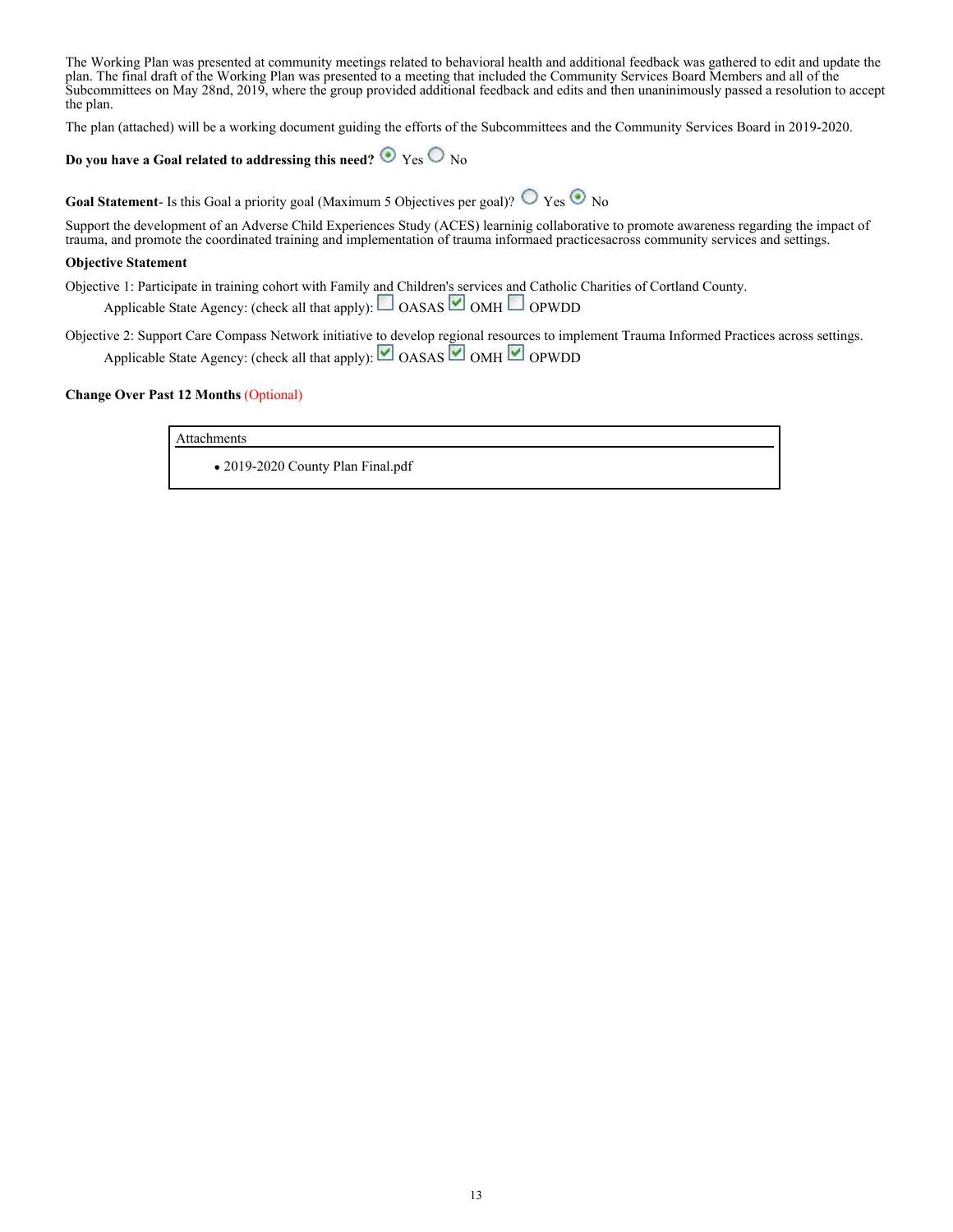#### **New York State Prevention Agenda Survey** Cortland Co. Dept of Mental Health (70030) Certified: Mark Thayer (6/10/19)

The following survey is intended to promote alignment with the NYS Prevention Agenda for 2019-2024 as part of local services plan development.

All inquiries regarding this survey should be directed to oasasplanning@oasas.ny.gov.

### **Background**

The New York State Prevention Agenda for 2019-2024 aims to make New York State the Healthiest State in the Nation for People of All Ages. The Prevention Agenda's overarching strategy is to implement public health approaches that improve the health and well-being of entire populations and eliminate health inequities. This strategy includes an emphasis on social determinants of health - the social, cultural and environmental factors that influence health status, and are root causes of poor health and adverse outcomes. An agenda that focuses on social determinants necessitates cross-cutting policy development and support for local implementation.

As part of the Prevention Agenda, counties are required to submit Community Health Assessment and Community Health Improvement Plans to the Department of Health. LGUs responsible for mental hygiene services have often been active partners in the development and implementation of these plans that align with the statewide prevention agenda. The 2019-2024 Prevention Agenda includes goals and interventions specific to behavioral health, and overall health and well-being. Within the Prevention Agenda, available here, please review the Healthy Women, Infants, and Children Action Plan (pgs. 97-153) and the Promote Well-Being and Prevent Mental and Substance Use Disorders Action Plan (pgs. 154-171).

To reach the statewide prevention goals, future local service planning should include implementation of identified or other evidence-based interventions. Localities will need to create or identify metrics and data collection methods to determine impact. In some cases, data or metrics may not exist. Therefore, data collection will need to occur at the county/provider levels. These activities will require the support of all stakeholders.

### **Questions**

1. Has your LGU developed a plan that aligns with the Statewide Prevention Agenda?

 $\bigcirc$ <sub>No</sub>

 $\odot$  Yes, please explain:

We look for strategic opportunities to partner with the Health Department whenever we can to integrate planning and to support interventions.

2. Each of the eight goals in the "Promote Well-Being" focus area and "Prevent Mental and Substance Use Disorders" focus area, have an associated intervention. Please select which of the following interventions you have begun or will begin implementing:

### **Focus Area 1: Promote Well-Being**

### **Goal 1.1: Strengthen opportunities to build well-being and resilience across the lifespan**

- $\sqrt{1.1}$  a) Build community wealth
- 1.1 b) Support housing improvement, affordability and stability through approaches such as housing improvement, community land trusts and using a "whole person" approach in medical care
- $1.1$  c) Create and sustain inclusive, healthy public spaces

1.1 d) Integrate social and emotional approaches across the lifespan and establish support programs that establish caring and trusting relationships with older people. Examples include the Village Model, Intergenerational Community, Integrating social emotional learning in schools, Community Schools, parenting education.

- 1.1 e) Enable resilience for people living with chronic illness by increasing protective factors such as independence, social support, positive M explanatory styles, self-care, self-esteem, and reduced anxiety.
- 1.1 f) Implement evidence-based home visiting programs

 $\Box$  1.1 g) Other

### **Goal 1.2 Facilitate supportive environments that promote respect and dignity for people of all ages**

- 1.2 a) Implement Mental Health First Aid
- 1.2 b) Implement policy and program interventions that promote inclusion, integration and competence
- $1.2$  c) Use thoughtful messaging on mental illness and substance use

 $\Box$  1.2 d) Other

### **Focus Area 2: Mental and Substance Use Disorders Prevention**

### **Goal 2.1: Prevent underage drinking and excessive alcohol consumption by adults**

2.1 a) Implement environmental approaches, including reducing alcohol access, implementing responsible beverage services, reducing risk  $\blacktriangledown$ of drinking and driving, and underage alcohol access

2.1 b) Implement/Expand School-Based Prevention and School-Based Prevention Services

2.1 c) Implement Screening, Brief Intervention, and Referral to Treatment (SBIRT) using electronic screening and brief interventions  $\blacktriangledown$ (e-SBI) with electronic devices (e.g., computers, telephones, or mobile devices) to facilitate delivery of key elements of traditional SBI

2.1 d) Integrate trauma-informed approaches into prevention programs by training staff, developing protocols and engaging in cross-system ☑ collaboration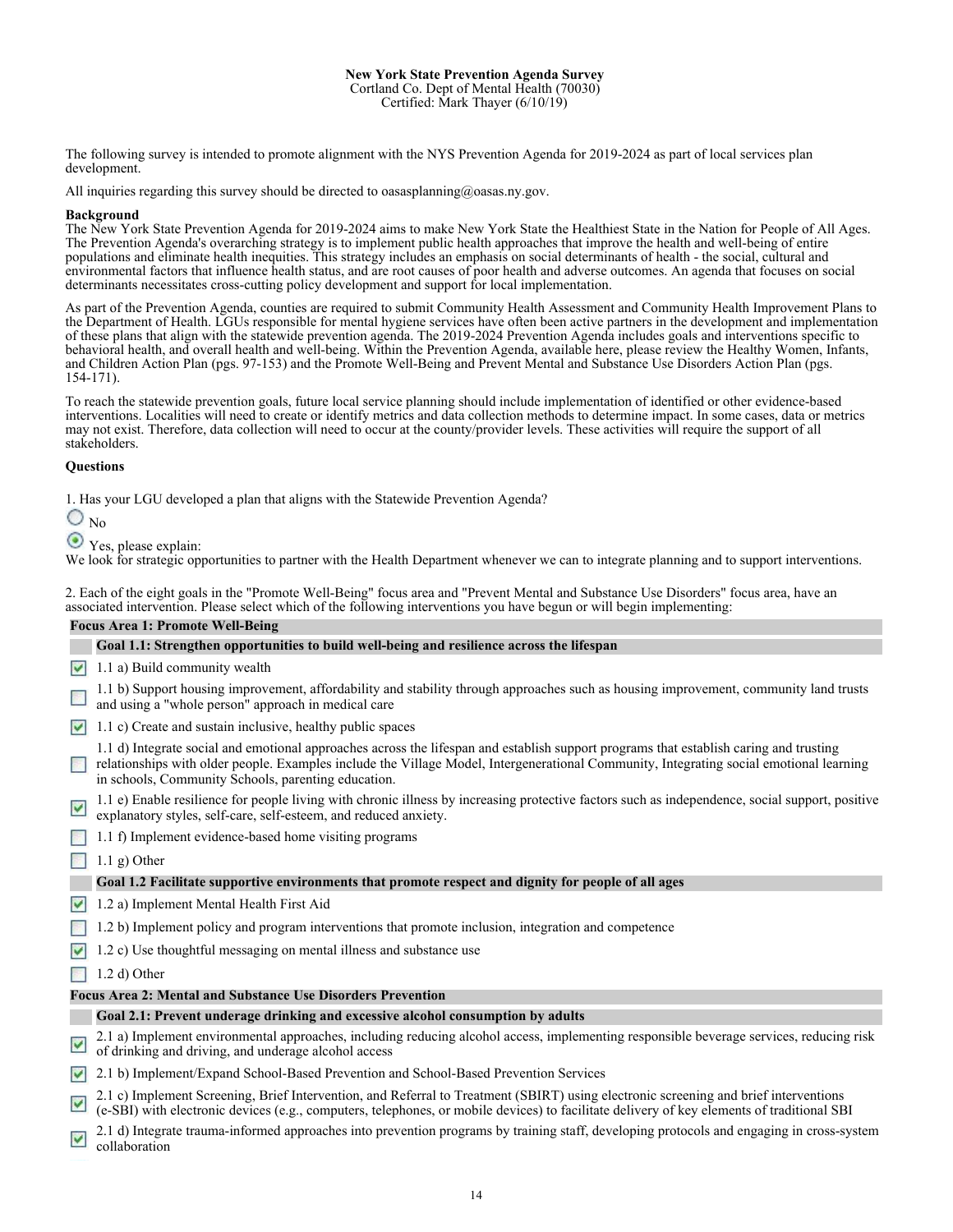|                       | $2.1$ e) Other                                                                                                                                                                                                                                                                                                              |
|-----------------------|-----------------------------------------------------------------------------------------------------------------------------------------------------------------------------------------------------------------------------------------------------------------------------------------------------------------------------|
|                       | Goal 2.2 Prevent opioid overdose deaths                                                                                                                                                                                                                                                                                     |
| $\blacktriangledown$  | 2.2 a) Increase availability of/access and linkages to medication-assisted treatment (MAT) including Buprenorphine                                                                                                                                                                                                          |
| $\blacktriangledown$  | 2.2 b) Increase availability of/access to overdose reversal (Naloxone) trainings to prescribers, pharmacists and consumers.                                                                                                                                                                                                 |
| $\blacktriangleright$ | 2.2 c) Promote and encourage prescriber education and familiarity with opioid prescribing guidelines and limits as imposed by NYS<br>statutes and regulations.                                                                                                                                                              |
| $\blacktriangledown$  | 2.2 d) Build support systems to care for opioid users or those at risk of an overdose                                                                                                                                                                                                                                       |
| M                     | 2.2 e) Establish additional permanent safe disposal sites for prescription drugs and organized take-back days                                                                                                                                                                                                               |
| M                     | 2.2 f) Integrate trauma informed approaches in training staff and implementing program and policy                                                                                                                                                                                                                           |
|                       | $2.2$ g) Other                                                                                                                                                                                                                                                                                                              |
|                       | Goal 2.3 Prevent and address adverse childhood experiences (ACEs)                                                                                                                                                                                                                                                           |
|                       | 2.3 a) Address Adverse Childhood Experiences and other types of trauma in the primary care setting                                                                                                                                                                                                                          |
| $\blacktriangledown$  | 2.3 b) Grow resilient communities through education, engagement, activation/mobilization and celebration                                                                                                                                                                                                                    |
|                       | 2.3 c) Implement evidence-based home visiting programs                                                                                                                                                                                                                                                                      |
|                       | $(2.3 d)$ Other                                                                                                                                                                                                                                                                                                             |
|                       | Goal 2.4 Reduce the prevalence of major depressive disorders                                                                                                                                                                                                                                                                |
|                       | 2.4 a) Strengthen resources for families and caregivers                                                                                                                                                                                                                                                                     |
|                       | 2.4 b) Implement an evidence-based cognitive behavioral approach such as Peter Lewinsohn's Coping with Depression course, Gregory<br>Clarke's Cognitive-Behavioral Prevention Intervention                                                                                                                                  |
|                       | 2.4 c) Implement the Combined Parent-Child Cognitive-Behavioral Therapy (CPC CBT)                                                                                                                                                                                                                                           |
|                       | 2.4 d) Other                                                                                                                                                                                                                                                                                                                |
|                       | <b>Goal 2.5 Prevent suicides</b>                                                                                                                                                                                                                                                                                            |
| $\blacktriangledown$  | 2.5 a) Strengthen economic supports: strengthen household financial security, and policies that stabilize housing                                                                                                                                                                                                           |
| $\blacktriangledown$  | 2.5 b) Strengthen access and delivery of suicide care â€" Zero Suicide (a commitment to comprehensive suicide safer care in health and<br>behavioral health care systems)                                                                                                                                                   |
| ⊻                     | 2.5 c) Create protective environments: reduce access to lethal means among persons at risk of suicide; integrate trauma informed<br>approaches; reduce excessive alcohol use                                                                                                                                                |
| ⊻                     | 2.5 e) Promote connectedness, coping and problem-solving skills: social emotional learning, parenting and family relationship programs,<br>peer norm program                                                                                                                                                                |
|                       | $2.5 f$ ) Other                                                                                                                                                                                                                                                                                                             |
|                       | Goal 2.6 Reduce the mortality gap between those living with serious mental illnesses and the general population                                                                                                                                                                                                             |
|                       | 2.6 a) Implement a multilevel intervention model that focuses at the individual, health systems, community and policy-levels. This model<br>describes a comprehensive framework that may be useful for designing, implementing and evaluating interventions and programs to reduce<br>excess mortality in persons with SMD. |
|                       | 2.6 b) Implement integrated treatment including concurrent therapy for mental illness and nicotine addiction                                                                                                                                                                                                                |
|                       | 2.6 c) Support and strengthen licensing requirement to include improved screening and treatment of tobacco dependence by mental health<br>providers                                                                                                                                                                         |
|                       | $2.6$ d) Other                                                                                                                                                                                                                                                                                                              |
|                       | Please describe your efforts implementing the interventions selected above (if any). Also, if you selected an "other" category from any set of<br>interventions above, please describe it here:<br>You will see many specific strategies related to the implementation of these strategies throughout our county plan.      |
|                       | 3. Have you engaged any local or regional partners in implementing actions related to the New York State Prevention Agenda (e.g., Local Health<br>Department, hospital or hospital system, substance use disorder prevention coalition)?                                                                                    |

 $\bigcirc$ <sub>No</sub>

Yes, please explain:

Partnered with the Health Department, Guthrie Cortland Regional Hospital, Cortland Area Communities the Care (CACTC), Seven Valleys Health Coalition, Cortland County DSS, Cortland County Sheriff Department (includes County Jail), in addition to community members and service providers.

4. As data and metrics related to the Prevention Agenda's behavioral health interventions may not exist, has your LGU considered how to track progress of implementation?

 $\bigcirc$ <sub>No</sub>

### Yes, please explain:

Cortland County is fortunate to have a very active and advanced community coalition (CACTC) which has been conducting annual Youth Development Surveys for the past five years. The annual administration, and work that goes into interpreting the data, and sharing it in ways that systems partners can use has been incredibly impactful in being able to spot trends, benchmark progress, and identify needs for populations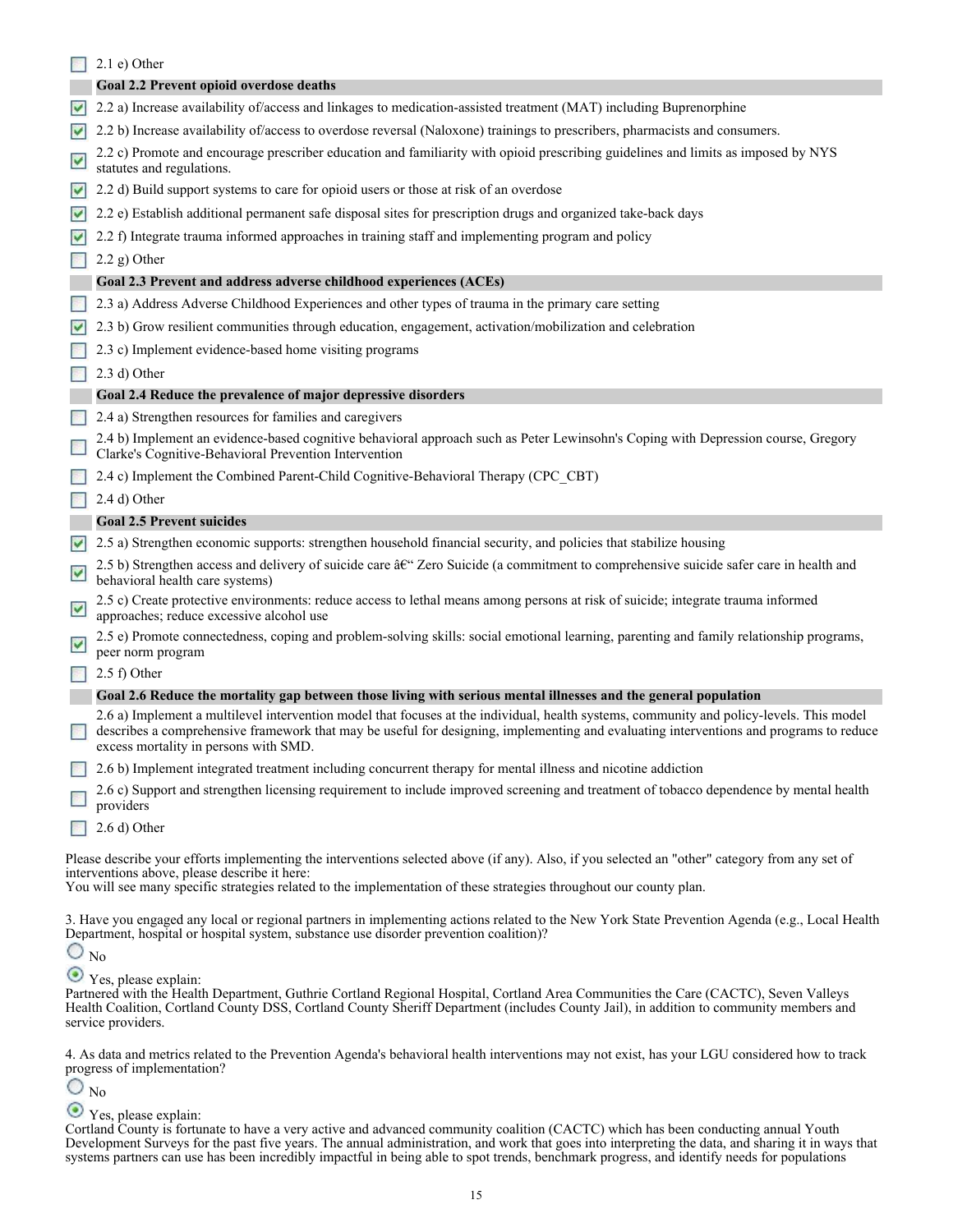surveyed. Much more work needs to be done in other areas of the Prevention Agenda to develop similar data tools that can promote and sustain action.

5. Has your LGU identified statewide policies that assist or impede implementation of Prevention Agenda interventions?

 $\odot_{\text{No}}$ 

Yes, please explain:

6. Is your LGU planning for Prevention Agenda alignment by Article 31 and 32 clinics via implementation of evidence-based practices? If so, please describe, and include relevant details on any LGU support of data protocols that would assist clinics in determining outcomes.  $\bigcirc$ <sub>No</sub>

Yes, please explain:

The LGU has supported efforts by Family and Children&apos: Services to obtain their integrated license.

7. Are the Prevention Agenda's cross-cutting goals and priorities (e.g., environmental concerns, chronic illness reduction) addressed in your health department's Community Health Assessment and Community Health Improvement Plan? If so, how will your LGU support these cross-cutting goals and priorities?

 $\bigcirc$ <sub>No</sub>

 $\odot$  Yes, please explain:

Working to integrate planning, supporting cross representation of health and behavioral health representatives on our respective boards and committees, and working to develop goals that address and connect mutual needs.

8. DSRIP funding has advanced many projects related to the overall improvement of behavioral health and well-being. Of these projects supported by DSRIP, are there local prevention opportunities that your LGU could build upon and sustain?

 $\bigcirc$ <sub>No</sub>

# Yes, please explain:

We hope to sustain many of the collaborative efforts such as: early identification of behavioral health needs with expedited access to treatment, the stationing of behavioral health staff in primary health and hospital settings, the coordination of care with a whole person approach across systems, and the enhancement of community and crisis services that can continue to reduce the unnecessary use of hospital services.

9. Aside from Prevention Agenda activities, please identify any of the following social determinants of mental health that you are addressing in your community:

| $\Box$ Un/Underemployment and Job Insecurity | $\Box$ Poor Education          |
|----------------------------------------------|--------------------------------|
| Food Insecurity                              | Poverty/Income Inequality      |
| Adverse Features of the Built Environment    | Adverse Early Life Experiences |
| Housing Instability or Poor Housing Quality  | Poor Access to Transportation  |
| Discrimination/Social Exclusion              | Other                          |

Please describe your efforts in addressing the selections above:

Housing - collaborate in planning with a cross system group of stakeholders to update assessment of needs and seek new resources for development. Poverty - Cortland County is committed to becoming an "Opportunity Community" utilizing a model of community development developed by Dr. Donna Beagle. Transportation - Cortland County works with the "Mobility Management&apos: Program through Seven Valleys Health Coalition to represent the needs of citizens with behavioral health challenges and advocate for new resources

10. In your county, do you or your partners offer training related to strengthening resilience, trauma-informed or trauma-sensitive approaches?

a)  $\odot$  No  $\odot$  Yes b) If yes, please list Title of training(s): How many hours: Target audience for training: Estimate number trained in one year: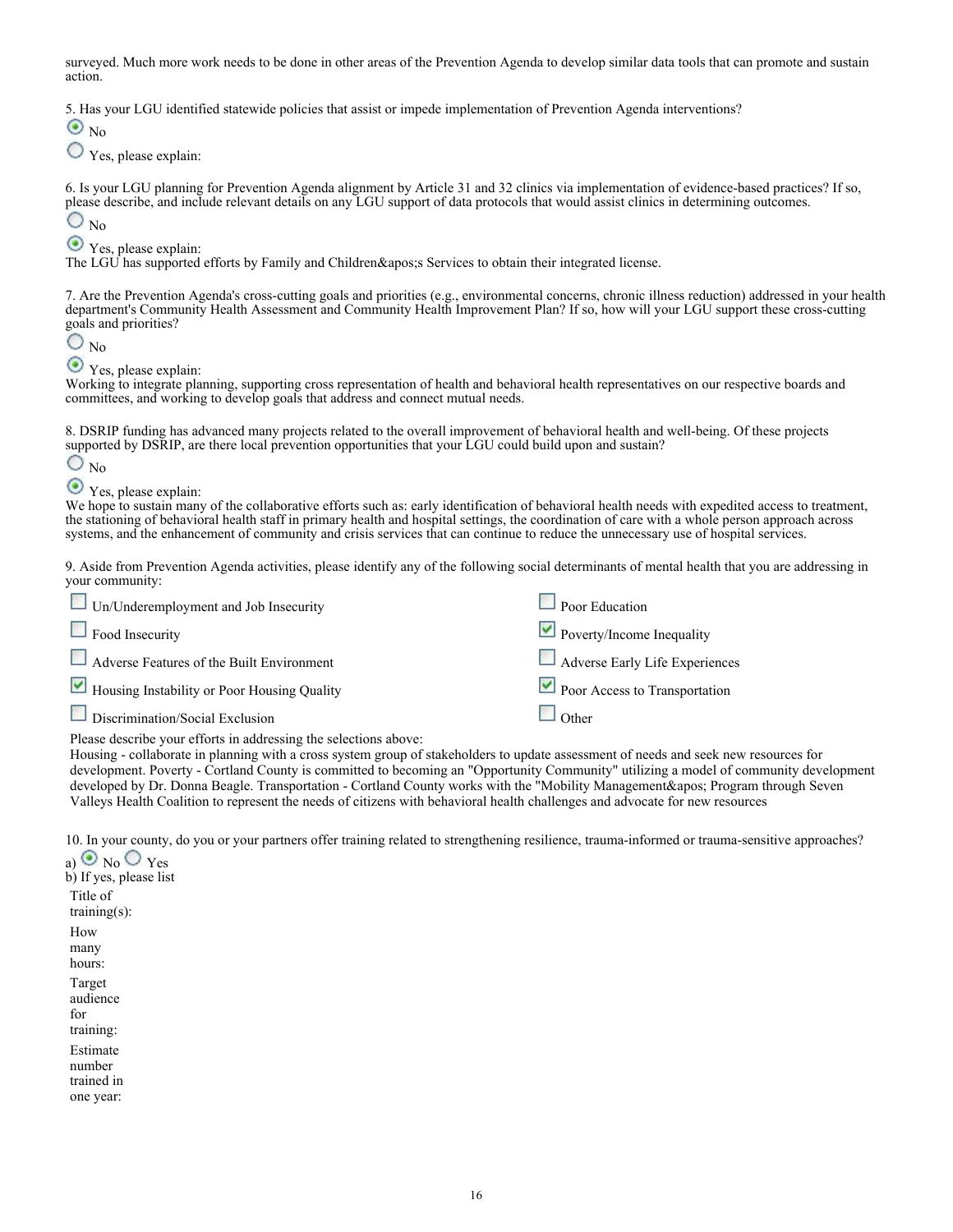11. New to the 2019-2024 cycle of the Prevention Agenda is the incorporation of a Health-Across-all-Policies approach, initiated by New York State in 2017, which calls on all State agencies to identify and strengthen the ways that their policies and programs can have a positive impact on health. As part of this effort, New York State was designated as the first Age-Friendly State in the nation by the American Association of Retired Persons (AARP).

Does your LGU have policies and procedures in place to support the positive environmental, economic, and social factors that influence the health and well-being of all residents, especially older adults?

 $\bigcirc$ <sub>No</sub>

### Yes, please provide examples:

We have strong partnerships with the Area Agency on Aging, participate in New York Connects Planning, and the Cortland County Long Term Care Coalition, but continue to try and find ways to enhance our awareness of, and response to unmet behavioral health needs of this population.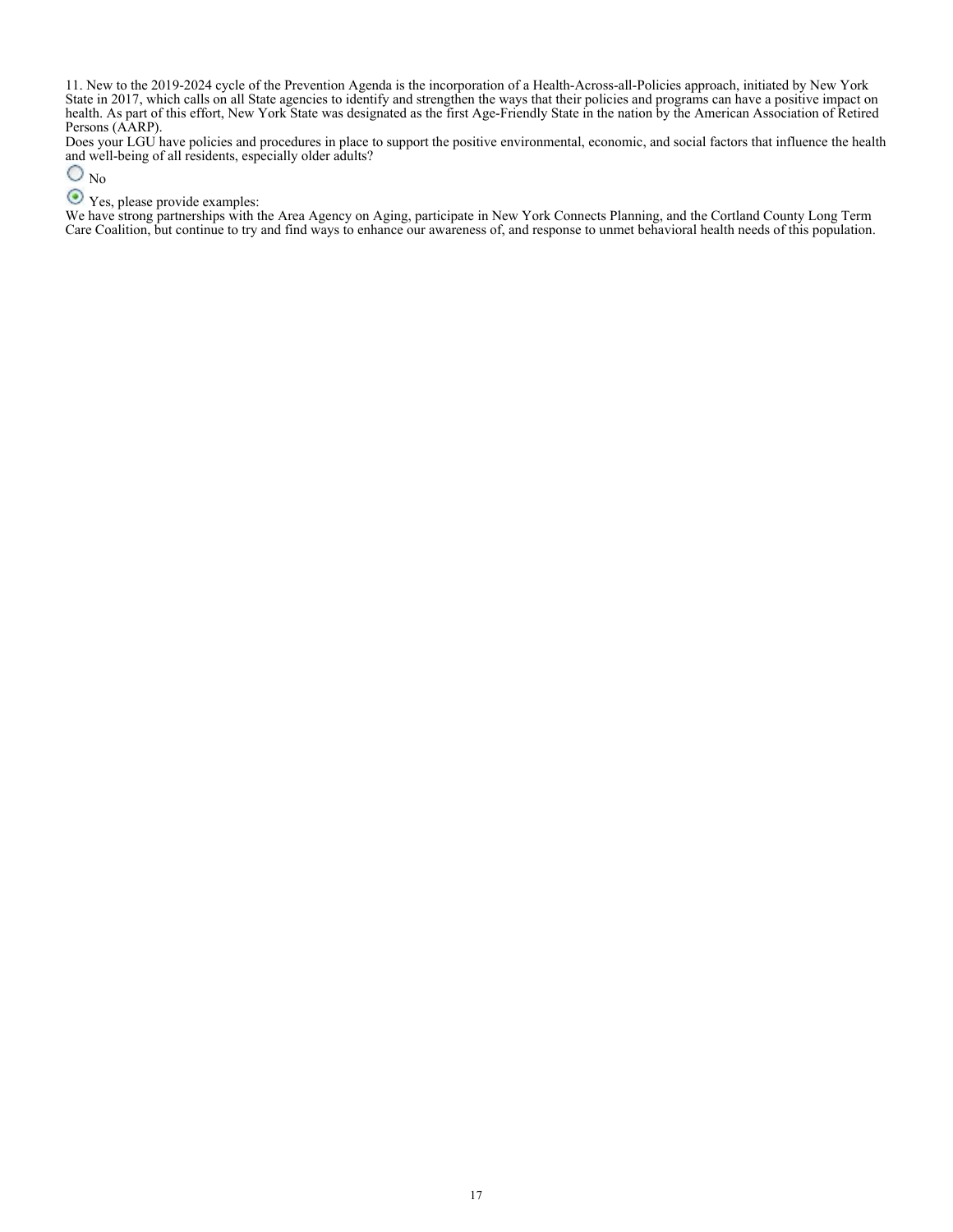The purpose of this survey is to promote continued and improved access to quality mental health services in Medicaid Reform (DSRIP/Value Based Payment). All questions regarding this survey should be directed to Melissa Staats, MA MSW, at 518-408-8533, or Melissa.Staats@omh.ny.gov

### **Background**

On April 14, 2014, New York received a waiver from the federal government that allowed the state to reinvest \$8 billion in federal savings generated by Medicaid Redesign Team (MRT) reforms and support the redesign of the health care delivery system. Of this, \$6.42 billion is used to support Delivery System Reform Incentive Payments (DSRIP). The DSRIP program promotes community-level collaborations and focus on system reform, specifically a goal to achieve a 25 percent reduction in avoidable hospital use over five years. DSRIP projects focus on system transformation, clinical improvement and population health improvement. All DSRIP funds are based on performance linked to achievement of project milestones.

#### **DSRIP serves as a bridge to value-based payment in New York State.**

DOH website

### **DSRIP Performing Provider Systems (PPS)**

Organizations responsible for implementing DSRIP goals via Project Plans are called Performing Provider Systems. Many counties report the value PPS brings to communities as they provide resources that support efforts currently not funded by Medicaid.

#### **DSRIP Project Lists**

New York State Delivery System Reform Incentive Payment Program Project Toolkit DSRIP Performing Provider Systems (PPS Statewide)

### **Value Based Payment (VBP) - Reduce Costs/Improve Quality**

The New York State Medicaid managed care system is transforming from one that pays for service volume to one that rewards value, as defined by the intersection of cost and quality. This transformation is detailed in the NYS VBP Roadmap for Medicaid Payment Reform. New York State VBP Roadmap

Further details regarding VBP readiness and implementation can be found at: DSRIP - Value Based Payment Reform (VBP) and VBP for Providers

### **NYS Behavioral Health (BH) Value Based Payment (VBP) Readiness Program**

The BH VBP Readiness Program provides funding over 3 years to selected BH provider networks that have formed a Behavioral Health Care Collaborative (BHCC), beginning in 2017. There are 19 BHCCs across the state receiving this funding.

A BHCC is a network of providers delivering the entire spectrum of behavioral health services available in a natural service area. The BHCC includes, but is not limited to, all licensed/certified/designated OMH/OASAS/Adult BH HCBS programs and service types. The Readiness Program is designed to achieve two overarching goals:

- 1. Prepare behavioral health providers to engage in VBP arrangements by facilitating shared infrastructure and administrative capacity, collective quality management, and increased cost-effectiveness; and
- Encourage VBP payors, including but not limited to MCOs, hospitals, and primary care practices, to work with BH providers who 2. demonstrate their value as part of an integrated care system.

Value Based Payment Readiness for Behavioral Health Providers

New York State Behavioral Health Value Based Payment Readiness Program Overview

New York State's goal is to have the vast majority of total managed care payments tied to VBP arrangements by 2020. DSRIP funding to support BHCCs and PPS projects ends March 31, 2020.

### **Questions**

1. Have the PPS supported your LGU and community? For example, support for efforts such as: addressing gaps in services, promoting evidence based and best practices, and facilitating clinical integration.

$$
_{\rm a)}\, \textcolor{blue}{\odot} \, \textcolor{red}{\rm y_{es}} \, \textcolor{blue}{\bigcirc} \, \textcolor{red}{\rm N_o}
$$

b) Please provide more information:

The PPS provides funding to key services in the system of care such as Mobile Crisis, leads and supports integrated regional training efforts such as Mental Health First Aid, and Trauma Informed Practices, and has helped to enhance relationships and collaboration with primary care and hospital providers.

2. Has your LGU planned for PPS project sustainability beyond March 31, 2020?

a)  $\vee$  Yes  $\vee$  No

b) Please explain:

And no... The Central New York Directors Planning group is working with the provider agency that provides Mobile Crisis services utilizing braided funding from 2 separate PPS and Community Reinvestment dollars allocated through the regional directors.

3. Are there any behavioral health providers in your county in VBP arrangements?

a)  $\vee$  Yes  $\vee$  No

b) Please explain (if "yes" include steps providers have taken to execute contracts):

Article 31 Clinics are participating in incentive based agreements to reimburse expedited access to outpatient appointments post hospitalization.

4. Is the LGU aware of the ways in which managed care organizations and mental health providers plan to leverage VBP resources to implement evidence and best practices like, but not limited to, Collaborative Care Model (CCM), Dual Diagnosis Integration, or Self-Help and Peer Support Services?

a)  $\odot$  Yes  $\odot$  No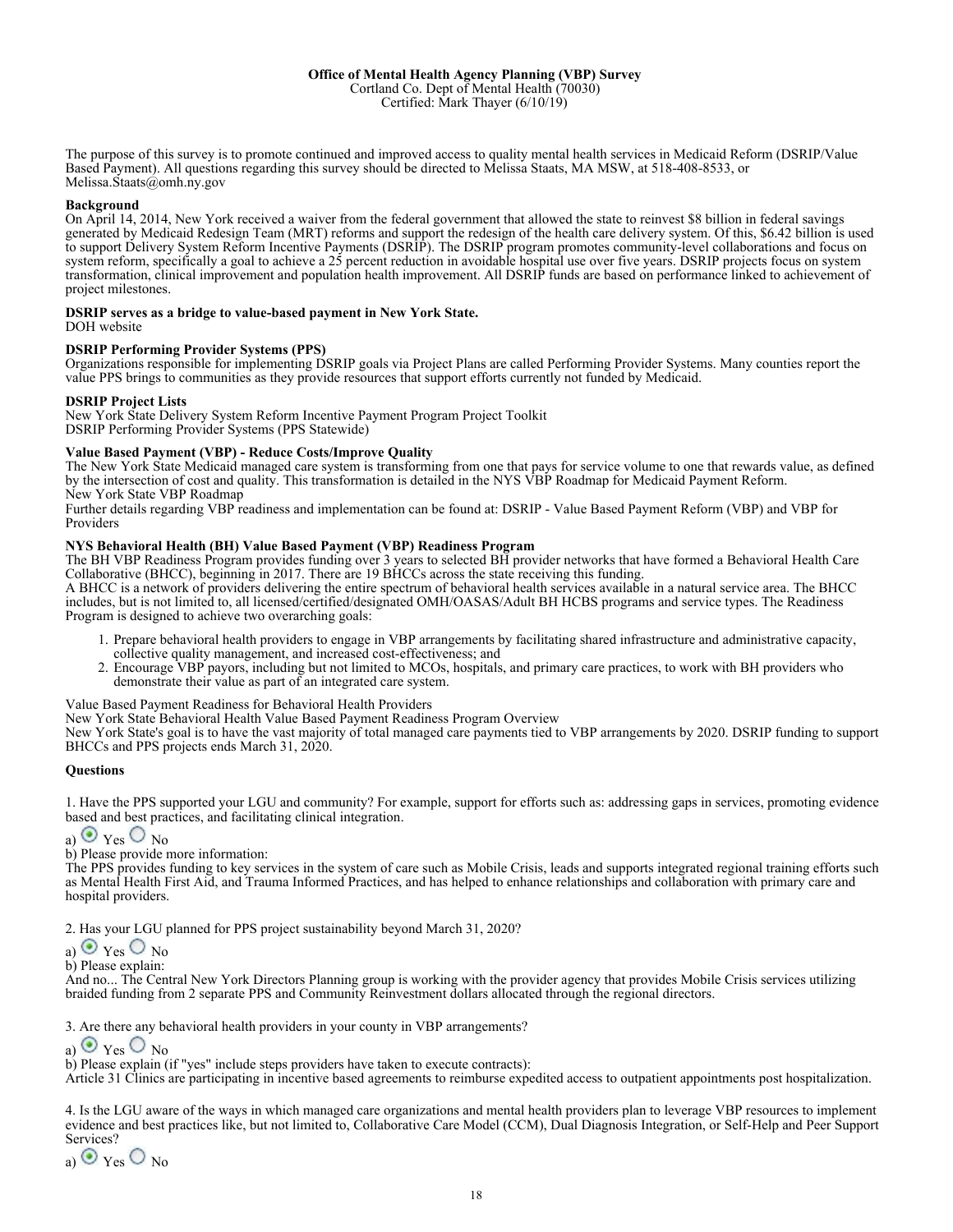b) Please explain:

And no... The LGU is very involved in the Central New York RPC, South Central BHCC, and treatment cohorts through Care Compass Network that are working to pilot new payment models to targeted populations. What is unclear is how invested the MCO' s are in partnering with any of those efforts.

5. Is the LGU aware of the development of In-Lieu of proposals?

a) 
$$
\odot
$$
 Yes  $\odot$  No

b) Please explain:

I asked Fidelis more than a year ago about the process of developing an ACT Team like constellation of services to manage our highest risk individuals in the community and was told that they "are not doing that". I have asked the RPC to include In-lieu of services as an issue to discuss at the state level and would very much appreciate any guidance and support on how to operationalize this concept.

6. Can your LGU support the BHCC planning process?

a)  $\vee$  Yes  $\vee$  No

b) Please explain:

We are a partner organization to one BHCC and an affiliate partner to another.

7. Does your county have access to data and IT systems that will support further transformation to VBP and outcomes management?

- a)  $\bigcirc$  Yes  $\bigcirc$  No
- b) Please explain:

I'm not sure. We are currently in the process of working with Care Compass Network to pilot a care management and a population health platform, and hope to encourage additional community providers to join in the adoption of these systems.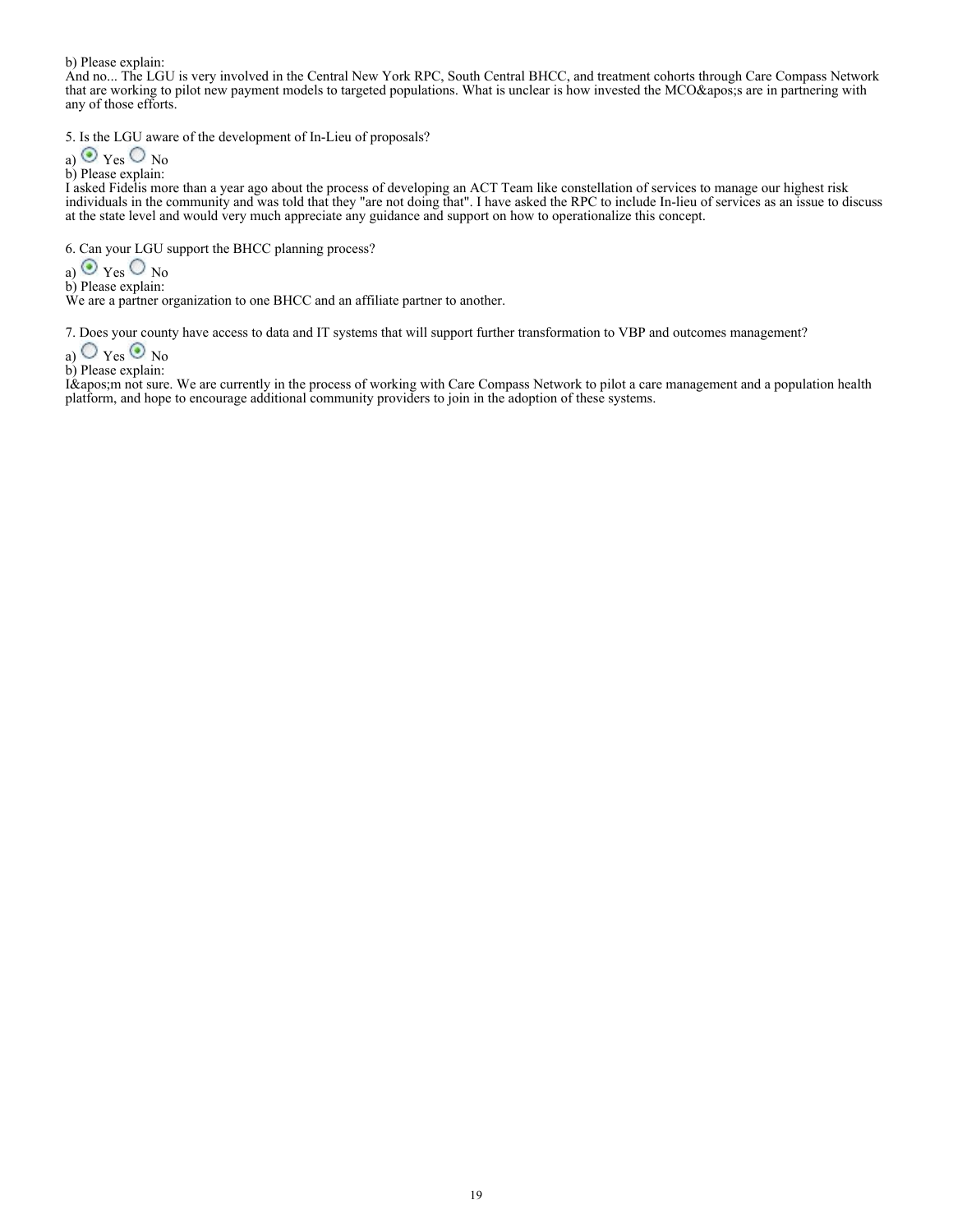### **Community Service Board Roster**

Cortland Co. Dept of Mental Health (70030)

Certified: Gail Spitzer (5/23/19)

| Note:                                                                                                                                                                                                                                                                                                                                                                                                                                           |                                                 |                                                                          |                                           |                                                          |  |  |
|-------------------------------------------------------------------------------------------------------------------------------------------------------------------------------------------------------------------------------------------------------------------------------------------------------------------------------------------------------------------------------------------------------------------------------------------------|-------------------------------------------------|--------------------------------------------------------------------------|-------------------------------------------|----------------------------------------------------------|--|--|
| Note: There must be 15 board members (counties under 100,000 population may opt for a 9-member board). Indicate if member is a<br>licensed physician or certified psychologist. Under item labeled "Represents", enter the name of the member's organization or enter<br>"Consumer", "Family", "Public Representitive", etc. to indicate the particular community interest being represented. Members shall serve<br>four-year staggered terms. |                                                 |                                                                          |                                           |                                                          |  |  |
| Name: Tiffanie Parker                                                                                                                                                                                                                                                                                                                                                                                                                           | Physician<br>Psychologist                       | <b>Represents:</b><br>DSS and<br>Parent                                  | Term<br><b>Expires:</b><br>12/2021        | <b>Email Address:</b><br>Tiffanie.Parker@dfa.state.ny.us |  |  |
| <b>Name:</b> Elizabeth Haskins                                                                                                                                                                                                                                                                                                                                                                                                                  | Physician<br>Psychologist                       | <b>Represents:</b><br>Office of<br>the Aging,<br>Director                | <b>Term</b><br><b>Expires:</b><br>12/2020 | <b>Email Address:</b><br>ehaskins@cortland-co.org        |  |  |
| Name: Martha Bush                                                                                                                                                                                                                                                                                                                                                                                                                               | Physician<br>Psychologist                       | <b>Represents:</b><br>Family<br>member<br>with SMI                       | <b>Term</b><br><b>Expires:</b><br>12/2019 | <b>Email Address:</b><br>rbush6x@gmail.com               |  |  |
| Name: Kathryn Reynolds                                                                                                                                                                                                                                                                                                                                                                                                                          | Physician<br>Psychologist                       | <b>Represents:</b><br>Cortland<br>School<br>District.<br>ChairSPE        | Term<br><b>Expires:</b><br>12/2020        | <b>Email Address:</b><br>kreynolds@cortlandschools.org   |  |  |
| Name: ReBecca Smith                                                                                                                                                                                                                                                                                                                                                                                                                             | Physician<br>Psychologist                       | <b>Represents:</b><br>Public<br>Health<br>Programs<br>Cortland<br>County | Term<br><b>Expires:</b><br>12/2020        | <b>Email Address:</b><br>rsmith@cortland-co.org          |  |  |
| Name: Jesse Abbott                                                                                                                                                                                                                                                                                                                                                                                                                              | Physician<br>Psychologist                       | <b>Represents:</b><br>City Police<br>Department                          | Term<br><b>Expires:</b><br>12/2021        | <b>Email Address:</b><br>jabbott@cortland.org            |  |  |
| <b>Name: Douglas Bentley</b>                                                                                                                                                                                                                                                                                                                                                                                                                    | Physician<br>Psychologist                       | <b>Represents:</b><br>County<br>Legislature                              | Term<br><b>Expires:</b><br>12/2020        | <b>Email Address:</b><br>dbentley@cortland-co.org        |  |  |
| Name: Elizabeth Larkin                                                                                                                                                                                                                                                                                                                                                                                                                          | Psychologist<br>Physician                       | <b>Represents:</b><br>Family<br>member-<br>County<br>Clerk               | <b>Term</b><br><b>Expires:</b><br>12/2019 | <b>Email Address:</b><br>elarkin@cortland-co.org         |  |  |
| Name: Shari Weiss                                                                                                                                                                                                                                                                                                                                                                                                                               | Physician $\blacktriangleright$<br>Psychologist | <b>Represents:</b><br>Catholic<br>Charities                              | <b>Term</b><br><b>Expires:</b><br>12/2021 | Email Address: sweiss@ccocc.org                          |  |  |
| Name: Leslie Wilkins                                                                                                                                                                                                                                                                                                                                                                                                                            | Physician<br>Psychologist                       | <b>Represents:</b><br>Family<br>Counseling<br>Serv                       | Term<br><b>Expires:</b><br>12/2020        | <b>Email Address:</b><br>lwilkins@fcscortland.org        |  |  |
| Name: Donald Noble                                                                                                                                                                                                                                                                                                                                                                                                                              | Physician<br>Psychologist<br>I                  | <b>Represents:</b><br>Retired<br><b>OPWDD</b>                            | <b>Term</b><br><b>Expires:</b><br>12/2021 | <b>Email Address:</b><br>dnoble1952@gmail.com            |  |  |
| Name: Jeff Beal                                                                                                                                                                                                                                                                                                                                                                                                                                 | Physician<br>Psychologist                       | <b>Represents:</b><br>Retired<br><b>OPWDD</b>                            | <b>Term</b><br><b>Expires:</b><br>12/2020 | <b>Email Address:</b><br>jtbrunner2001@yahoo.com         |  |  |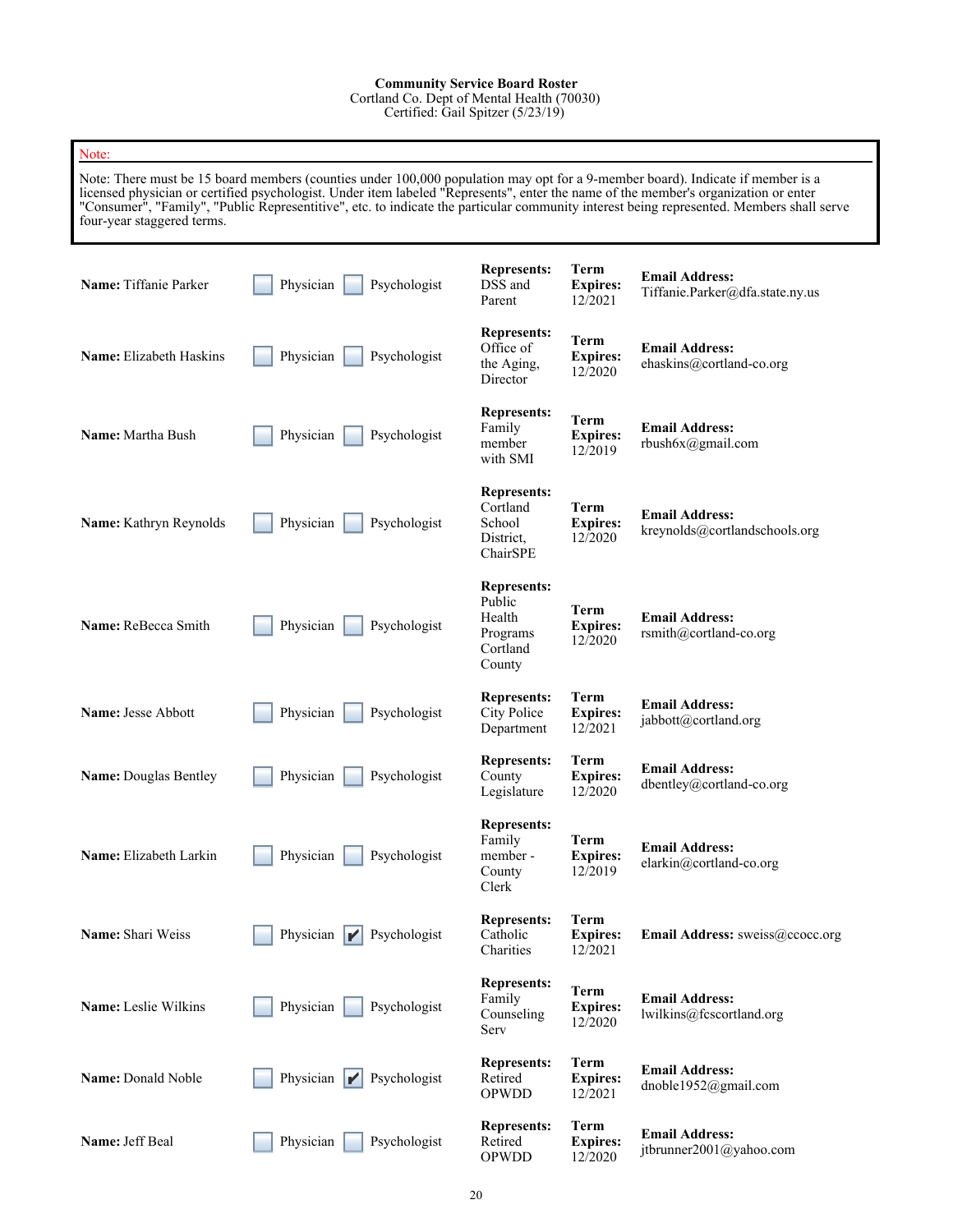| Name: Christopher<br>Driscoll                                                                             | Physician<br>Psychologist | <b>Represents:</b><br>Cortland<br>County<br>Coordinated<br>Children's<br><b>Services</b><br>Initiative     | Term<br><b>Expires:</b><br>12/2019 | <b>Email Address:</b><br>Christopher.Driscoll@dfa.state.ny.us |  |
|-----------------------------------------------------------------------------------------------------------|---------------------------|------------------------------------------------------------------------------------------------------------|------------------------------------|---------------------------------------------------------------|--|
| Name: Christopher Hyde                                                                                    | Physician<br>Psychologist | <b>Represents:</b><br>Parent                                                                               | Term<br><b>Expires:</b><br>12/2021 | <b>Email Address:</b><br>Christopher@hydehaven.com            |  |
| <b>Name:</b> Michael Johnson                                                                              | Physician<br>Psychologist | <b>Represents:</b><br>Wishing<br>Wellness<br>Center div.<br>Catholic<br>Charities of<br>Cortland<br>County | Term<br><b>Expires:</b><br>12/2019 | <b>Email Address:</b><br>mjohnson@ccocc.org                   |  |
| Indicate the number of mental health CSB members who are or were consumers of mental health services: [6] |                           |                                                                                                            |                                    |                                                               |  |

- 1

Indicate the number of mental health CSB members who are parents or relatives of persons with mental illness:  $\boxed{10}$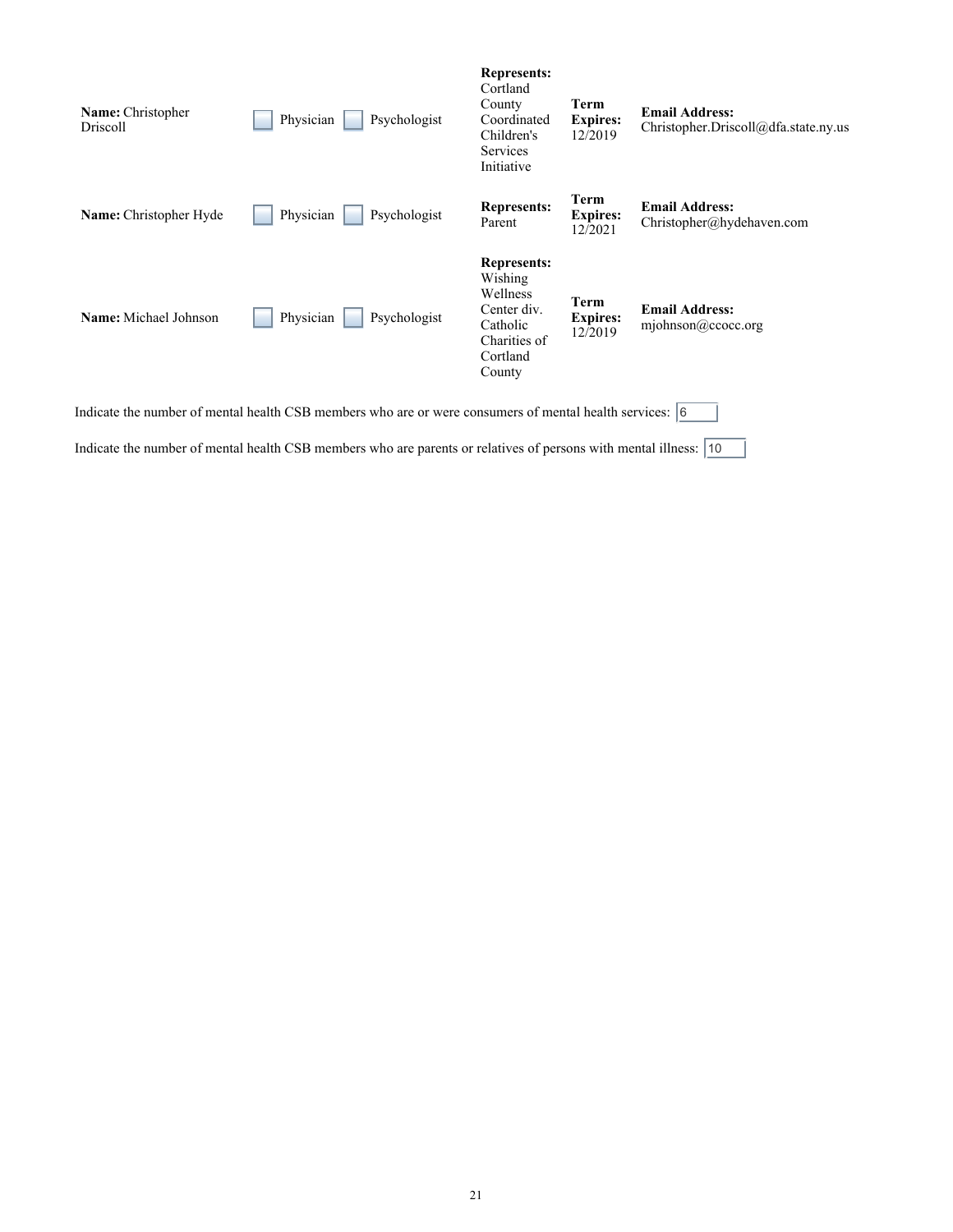### Note:

Note: The subcommittee shall have no more than nine members. Three subcommittee members must be members of the board; those members should be identified here. Under item labeled "Represents", enter the name of the member's organization or enter "Consumer", "Family", "Public Representitive", etc. to indicate the perspective the member brings to the subcommittee.

| Name: ReBecca Smith            | $CSB$ Member: $\odot$                                              | <b>Represents: County Public Health</b> | <b>Email Address:</b>                                    |
|--------------------------------|--------------------------------------------------------------------|-----------------------------------------|----------------------------------------------------------|
|                                | $_{\text{Yes}}$ O $_{\text{No}}$                                   | Educator                                | rsmith@cortland-co.org                                   |
| Name: Matt Whitman             | $CSB$ Member: $\bigcirc$                                           | Represents: Director, CACTC             | <b>Email Address:</b>                                    |
|                                | $Yes$ No                                                           | Coalition                               | mwhitman@ccocc.org                                       |
| Name: Tiffanie Parker          | $CSB$ Member: $\odot$<br>$_{\text{Yes}}$ $\bigcirc$ $_{\text{No}}$ | Represents: DSS, Family member          | <b>Email Address:</b><br>Tiffanie.Parker@dfa.state.ny.us |
| <b>Name:</b> Douglas Bentley - | $CSB$ Member: $\odot$                                              | <b>Represents: County Legislature</b>   | <b>Email Address:</b>                                    |
| Ex-officio member              | $_{\text{Yes}}$ O $_{\text{No}}$                                   |                                         | dbentley@cortland-co.org                                 |
| Name: Judi Riley               | $CSB$ Member: $\bigcirc$                                           | <b>Represents:</b> Homer High School    | <b>Email Address:</b>                                    |
|                                | $Yes \otimes No$                                                   | Ass't Superintendent                    | jriley@cortlandschools.org                               |
| Name: Robert Pitman            | $CSB$ Member: $\bigcirc$                                           | Represents: Chief, Homer Police         | <b>Email Address:</b>                                    |
|                                | $Yes \odot No$                                                     | Department                              | rpitman@homerny.org                                      |
| Name: Jesse Abbott             | $CSB$ Member: $\odot$                                              | Represents: Officer, Cortland City      | <b>Email Address:</b>                                    |
|                                | $Yes$ No                                                           | <b>PD</b>                               | jabbott@cortland.org                                     |
| Name: Christopher Driscoll     | $CSB$ Member: $\odot$                                              | <b>Represents: Coordinated</b>          | <b>Email Address:</b>                                    |
|                                | $_{\text{Yes}}$ $\bigcirc$ $_{\text{No}}$                          | Children's Services Initiative          | Christopher.Driscoll@dfa.state.ny.us                     |
| Name: Michael Johnson          | $CSB$ Member: $\odot$                                              | Represents: Consumer, Wellness          | <b>Email Address:</b>                                    |
|                                | $_{\text{Yes}}$ $\bigcirc$ $_{\text{No}}$                          | Center Director                         | $m$ johnson@ccocc.org                                    |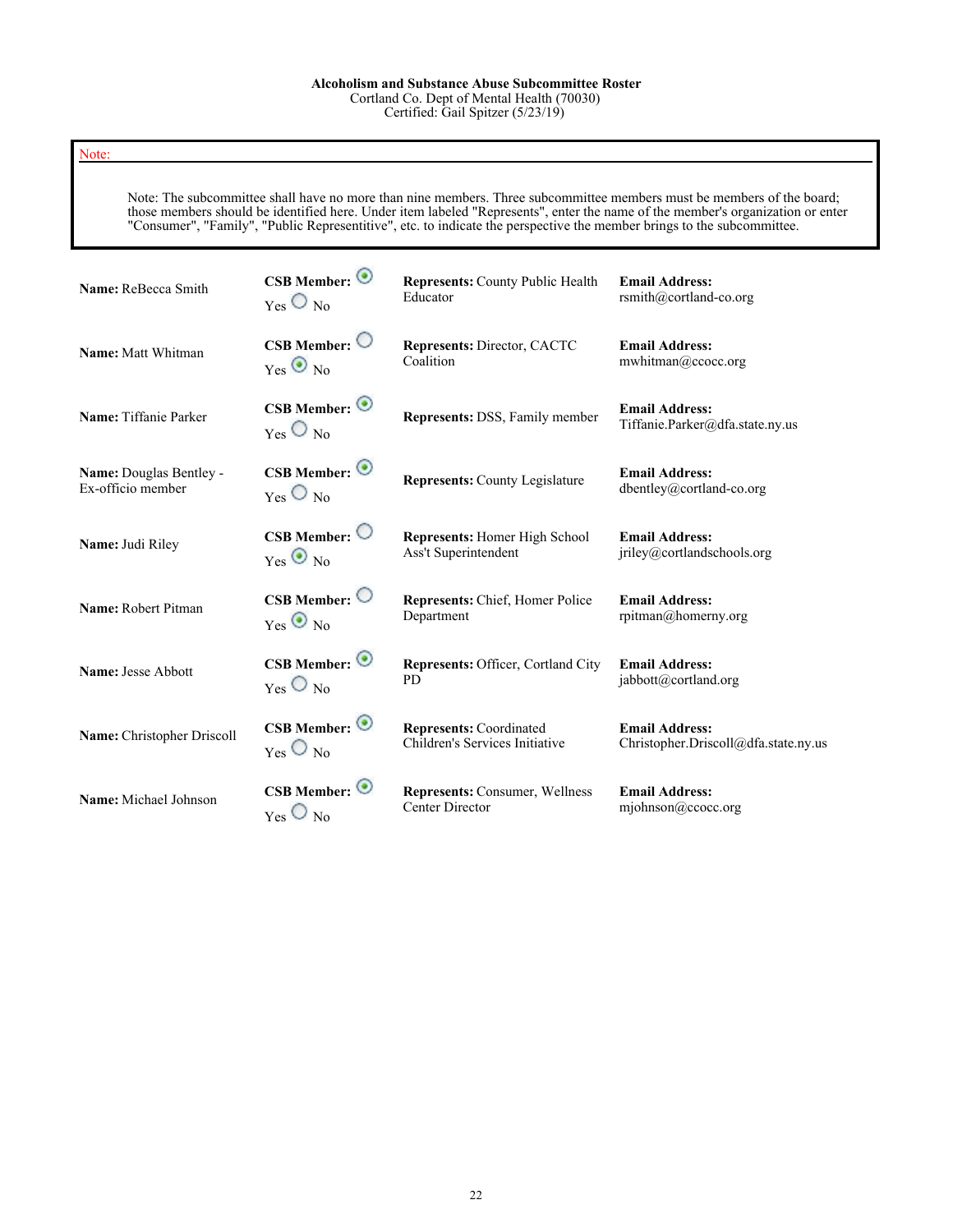#### Note:

**The subcommittee shall have no more than eleven members. Three subcommittee members must be members of the board; those members should be identified here.**

**New York State Mental Hygiene Law requires that "each subcommittee for mental health shall include at least two members who are or were consumers of mental health services, and at least two members who are parents or relatives of persons with mental illness."**

**Under item labeled "Represents", enter the name of the member's organization or enter "Consumer", "Family", "Public Representitive", etc. to indicate the perspective the member brings to the subcommittee.**

| Name: Leslie Wilkins   | CSB Member: $\odot$                        | <b>Represents: Family Counseling</b>   | <b>Email Address:</b>                       |
|------------------------|--------------------------------------------|----------------------------------------|---------------------------------------------|
|                        | $_{\text{Yes}}$ $\bigcirc$ $_{\text{No}}$  | Services                               | lwilkins@fcscortland.org                    |
| Name: Shari Weiss      | $CSB$ Member: $\odot$<br>$Yes$ No          | <b>Represents: Catholic Charities</b>  | <b>Email Address:</b> sweiss@ccocc.org      |
| Name: Elizabeth Larkin | CSB Member: $\odot$                        | <b>Represents: Family and County</b>   | <b>Email Address:</b>                       |
|                        | $Y_{\text{es}}$ $\bigcirc$ $_{\text{No}}$  | Clerk                                  | elarkin@cortland-co.org                     |
| Name: Ellen Wright     | $CSB$ Member: $\bigcirc$                   | <b>Represents: Retired Community</b>   | <b>Email Address:</b>                       |
|                        | $Yes \otimes No$                           | <b>MH</b> Nurse                        | wrightnote45@gmail.com                      |
| Name: Susan Thomas     | $CSB$ Member: $\bigcirc$                   | Represents: Day Treatment -            | <b>Email Address:</b>                       |
|                        | $Yes \otimes No$                           | Franzisca Racker Center                | susantcss $@$ rackercenters.org             |
| Name: Darlene Latten   | $CSB$ Member: $\bigcirc$                   | Represents: Family, Homer High         | <b>Email Address:</b>                       |
|                        | $Yes \otimes No$                           | School                                 | dlatten2@gmail.com                          |
| Name: Cynthia Guy      | $CSB$ Member: $\bigcirc$<br>$Yes \odot No$ | <b>Represents: Consumer</b>            | <b>Email Address:</b><br>guycyndi@yahoo.com |
| Name: Christopher Hyde | $CSB$ Member: $\odot$                      | <b>Represents:</b> Consumer and family | <b>Email Address:</b>                       |
|                        | $Yes$ $\bigcirc$ No                        | and Family Counseling Serv             | Christopher@hydehaven.com                   |

Indicate the number of mental health subcommittee members who are or were consumers of mental health services:  $\sqrt{3}$ 

Indicate the number of mental health subcommittee members who are parents or relatives of persons with mental illness:  $\boxed{4}$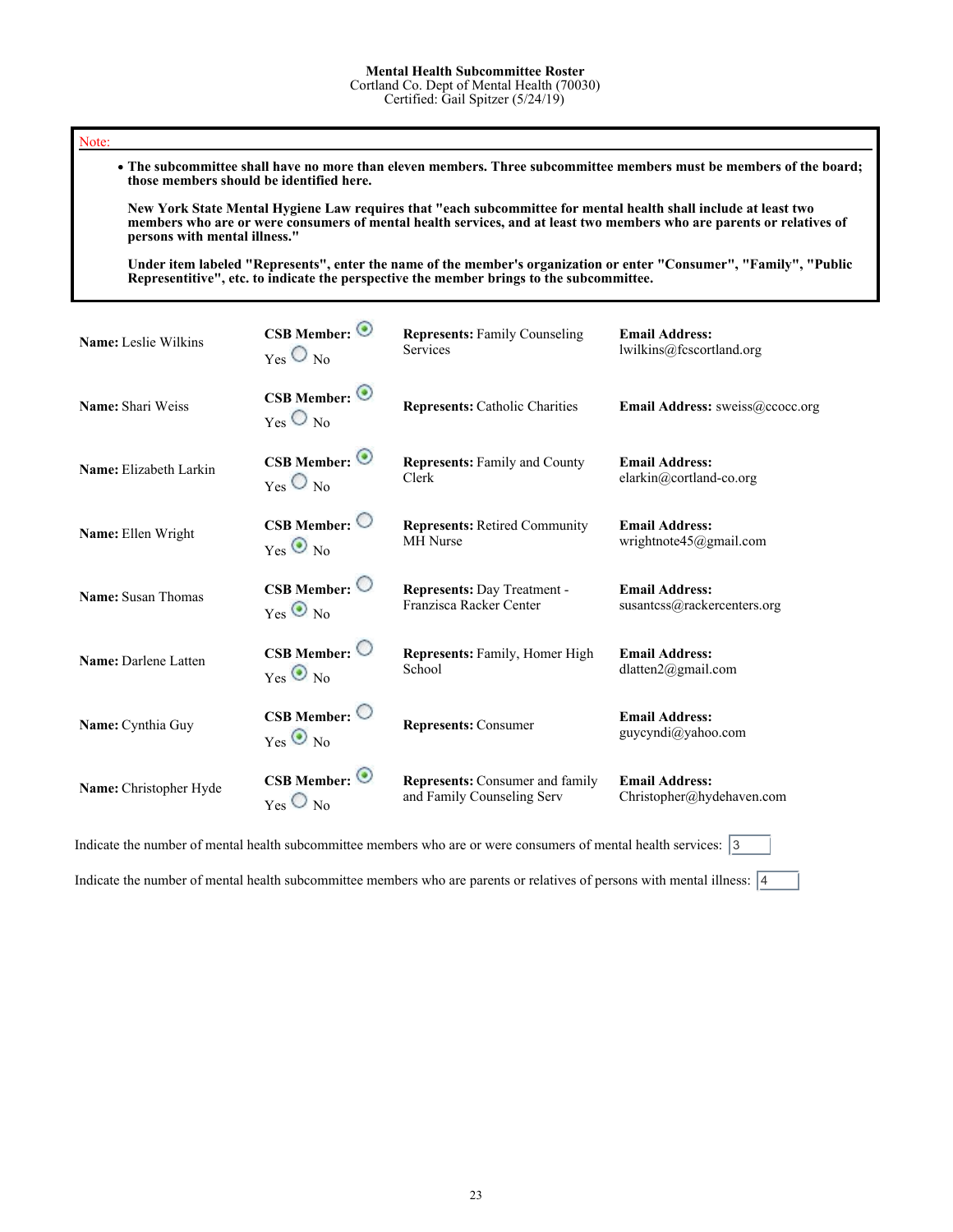### **Developmental Disabilities Subcommittee Roster**

Cortland Co. Dept of Mental Health (70030) Certified: Gail Spitzer (5/23/19)

### Note:

Note: The subcommittee shall have no more than nine members. Three subcommittee members must be members of the board; those members should be identified here. Under item labeled "Represents", enter the name of the member's organization or enter "Consumer", "Family", "Public Representitive", etc. to indicate the perspective the member brings to the subcommittee.

| Name: Jeff Beal                | CSB Member: $\odot$<br>$_{\text{Yes}}$ $\bigcirc$ $_{\text{No}}$   | Represents: Retired - OPWDD               | <b>Email Address:</b><br>jtbrunner2001@yahoo.com        |
|--------------------------------|--------------------------------------------------------------------|-------------------------------------------|---------------------------------------------------------|
| <b>Name:</b> Elizabeth Haskins | CSB Member: $\odot$<br>$_{\text{Yes}}$ $\bigcirc$ $_{\text{No}}$   | Represents: County Office for<br>Aging    | <b>Email Address:</b><br>ehaskins@cortland-co.org       |
| Name: Kathryn Reynolds         | $CSB$ Member: $\odot$<br>$_{\text{Yes}}$ $\bigcirc$ $_{\text{No}}$ | Represents: Cortland School, CSE<br>Chair | <b>Email Address:</b><br>kreynolds@cortlandschools.org  |
| Name: Kimberly Corbett         | $CSB$ Member: $\bigcirc$<br>$Yes$ No                               | <b>Represents: JM Murray Center</b>       | <b>Email Address:</b><br>kimberlyc@jmmurray.com         |
| Name: Marianne Odell           | $CSB$ Member: $\bigcirc$<br>$Yes \otimes No$                       | <b>Represents: Racker Center</b>          | <b>Email Address:</b><br>marianneo@rackercenters.org    |
| Name: Ken Woodman              | $CSB$ Member: $\bigcirc$<br>$Yes \otimes No$                       | <b>Represents: Parent</b>                 | <b>Email Address:</b><br>ken41@tweny.rr.com             |
| Name: Aaron Hammond            | $CSB$ Member: $\bigcirc$<br>$Yes$ No                               | Represents: Family Advocate and<br>MC ARC | <b>Email Address:</b><br>Aaron.Hammond@arcofmc.org      |
| Name: Amanda Rainbow           | $CSB$ Member:<br>$Yes \otimes No$                                  | <b>Represents: Family and DSS</b>         | <b>Email Address:</b><br>Amanda.Rainbow@dfa.state.ny.us |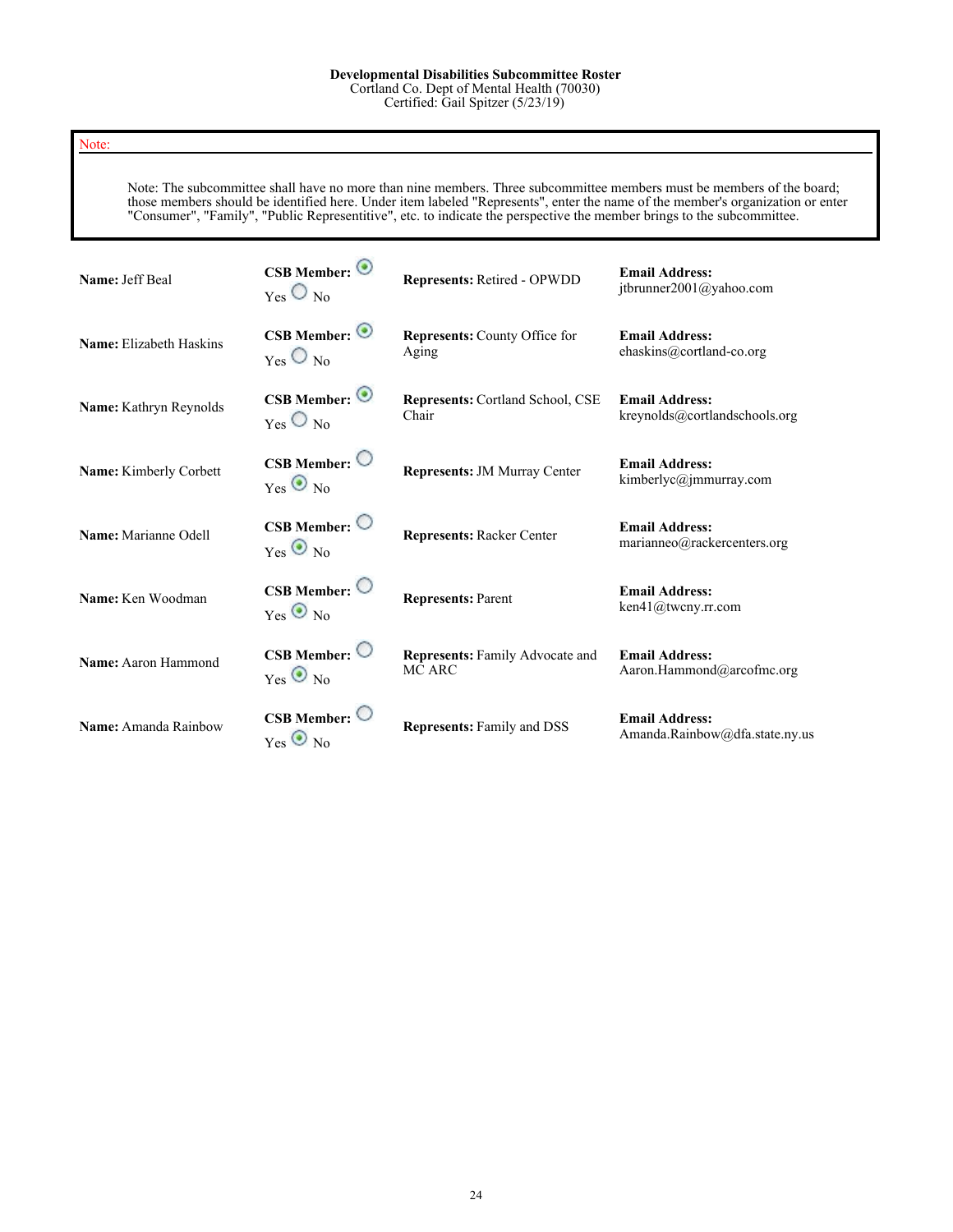### **2020 Mental Hygiene Local Planning Assurance** Cortland Co. Dept of Mental Health (70030)

Certified: Mark Thayer (6/7/19)

Pursuant to Article 41 of the Mental Hygiene Law, we assure and certify that:

Representatives of facilities of the offices of the department; directors of district developmental services offices; directors of hospital-based mental health services; directors of community mental health centers, voluntary agencies; persons and families who receive services and advocates; other providers of services have been formally invited to participate in, and provide information for, the local planning process relative to the development of the Local Services Plan;

The Community Services Board and the Subcommittees for Alcoholism and Substance Abuse, Mental Health, and Developmental Disabilities have provided advice to the Director of Community Services and have participated in the development of the Local Services Plan. The full Board and the Subcommittees have had an opportunity to review and comment on the contents of the plan and have received the completed document. Any disputes which may have arisen, as part of the local planning process regarding elements of the plan, have been or will be addressed in accordance with procedures outlined in Mental Hygiene Law Section 41.16(c);

The Community Services Board and the Subcommittees for Alcoholism and Substance Abuse, Mental Health, and Developmental Disabilities meet regularly during the year, and the Board has established bylaws for its operation, has defined the number of officers and members that will comprise a quorum, and has membership which is broadly representative of the age, sex, race, and other ethnic characteristics of the area served. The Board has established procedures to ensure that all meetings are conducted in accordance with the Open Meetings Law, which requires that meetings of public bodies be open to the general public, that advance public notice of meetings be given, and that minutes be taken of all meetings and be available to the public.

OASAS, OMH and OPWDD accept the certified 2020 Local Services Planning Assurance form in the Online County Planning System as the official LGU assurance that the above conditions have been met for the 2020 Local Services planning process.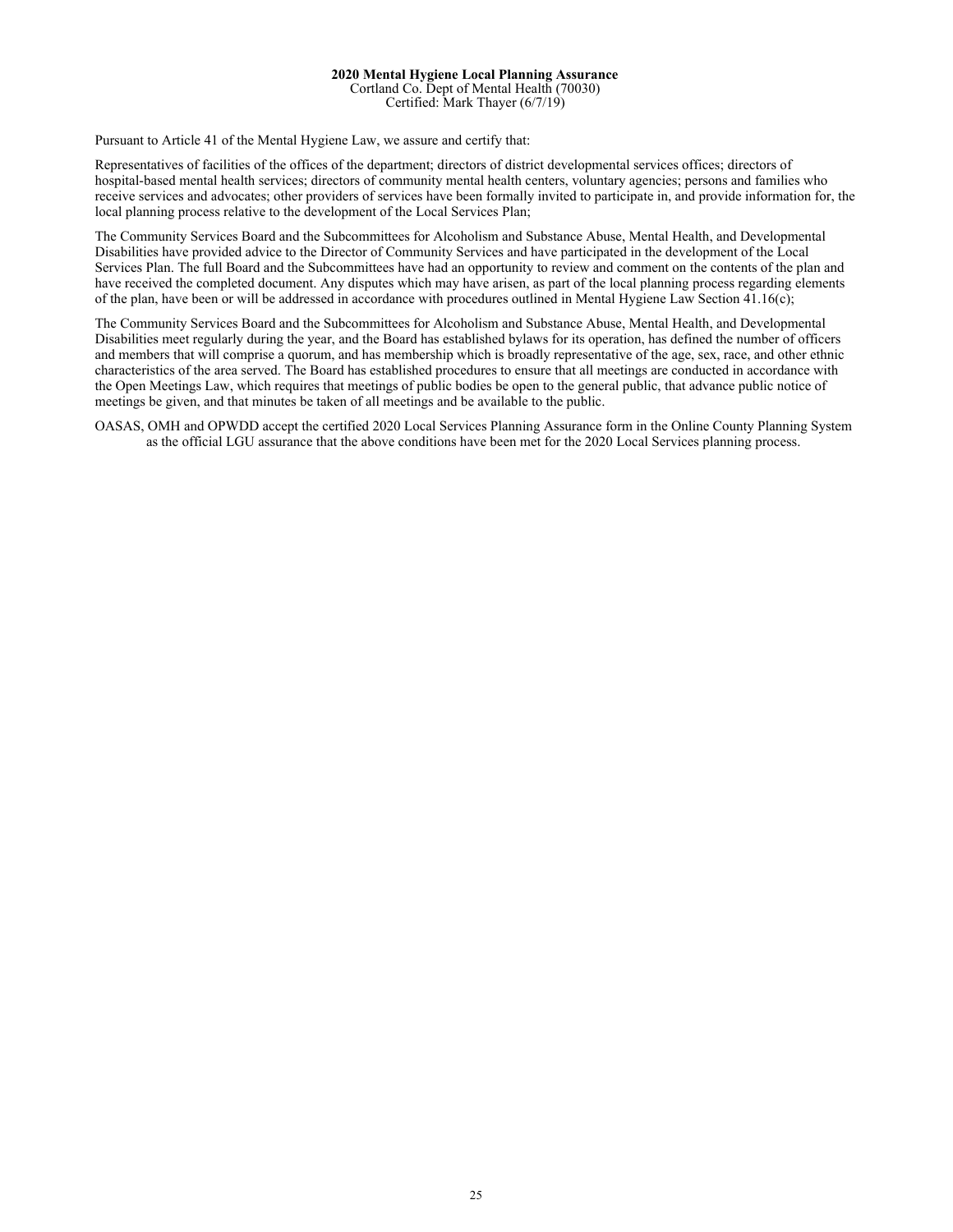

Cortland County **2019-2020 County Plan** Community Services Board

New York Mental Hygiene Law requires that each local government unit (LGU) annually develop and submit a comprehensive plan, establishing long term mental hygiene system goals and objectives for the county.

LGU Responsibilities:

- Determine community needs and encourage programs for prevention, assessment, treatment, social and vocational rehabilitation, education, training, and public education related to behavioral health.
- Review behavioral health services and local facilities in relation to needs.
- Establish long range goals consistent with those of the state.
- Seek to assure that all population groups are covered and sufficient services are available.
- Promote cooperation and coordination of local providers and systems serving those with behavioral health challenges.

The process to develop the county plan and priorities involved review and update over two months for each subcommittee and the monthly Community Service Board Meeting.

- Previous year goals are reviewed, progress updated, and strategies revised.
- Access and utilization data reviewed, and behavioral health needs survey will be completed by Subcommittee groups.
- New goals and strategies are added, and goals are prioritized for submission in the 2019- 2020 County Plan.
- The plan is presented to a joint meeting of the CSB and Subcommittees for any final changes and approval.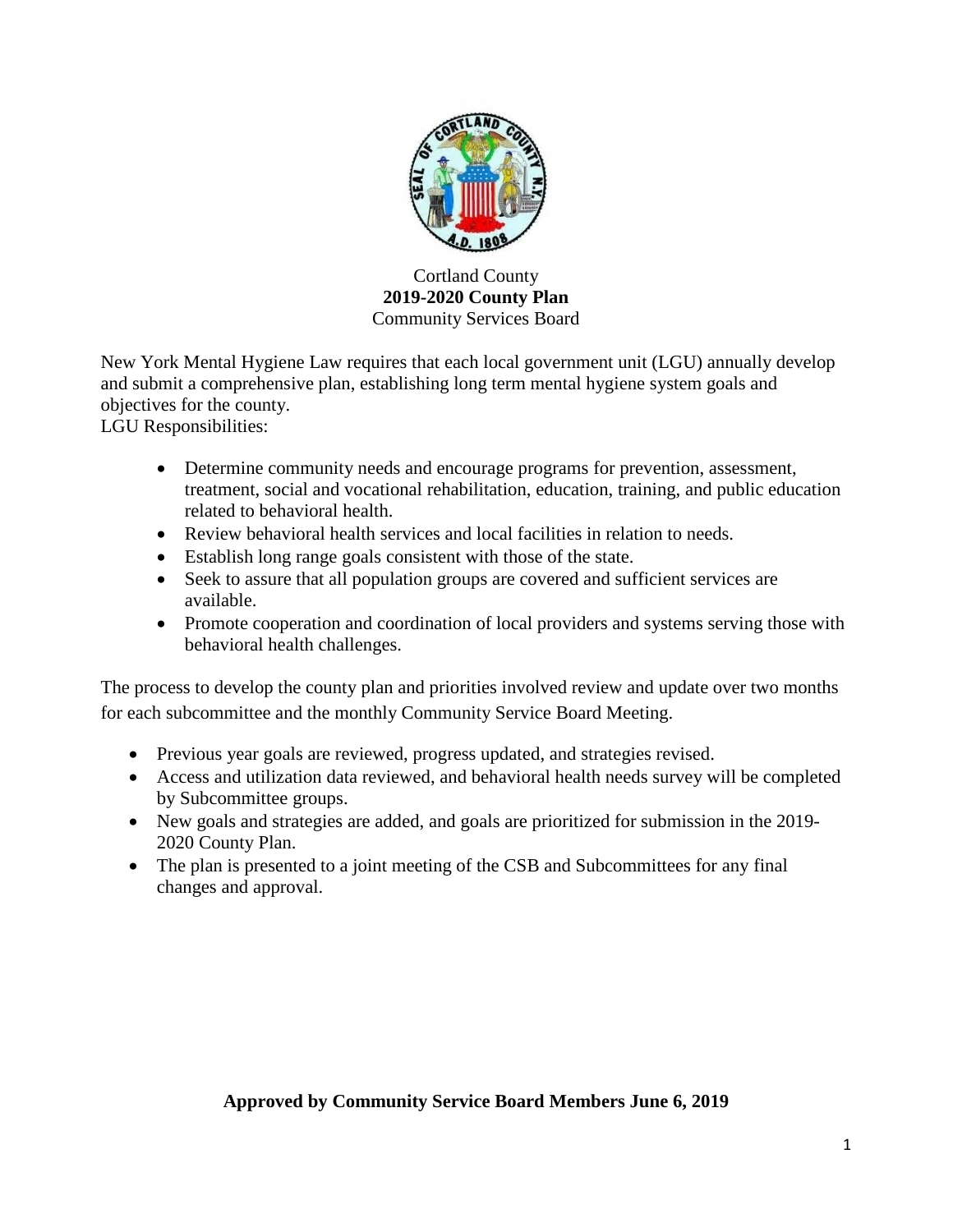# **2019-2020 County Plan**

# **Priority Outcome 1: Substance Abuse Treatment (SUD) and Prevention**

Develop a comprehensive plan to address issues related to Substance Abuse (broadly defined to include alcohol, opiates, methamphetamines, cocaine, etc.), with specific focus on the impact of Opioids in Cortland County, that includes prevention, treatment and crisis intervention strategies.

# **Goal 1.1 SUD Coordination and Oversight**

 A number of community groups (CD Subcommittee, CACTC) are currently focused on substance use issues with coordination happening primarily through overlapping membership integrating efforts. Recommend development of a Community Advisory Board to meet the oversight needs of the new CHASE Grant, and enhance systems integration of planning, prevention and treatment needs and services across systems*.*

## **Strategies**

- Hire dedicated staff through the CHASE Grant to lead advisory board, coordinate systems integration and new service development.
- Create data dashboard to inform decision making and track outcomes.
- Support Cortland County priorities in the New York State Prevention Agenda.
- Partner with the Cortland County Health Department to access new Department of Health resources and programs targeted to substance use disorders, and integrate within the community system of care.
- Utilize ongoing Justice League / Sequential Intercept Model to foster integrated mental health, substance abuse and criminal justice system planning.

# **Goal 1.2 SUD Prevention and Education**

Promote and support community prevention efforts and education regarding: drug and alcohol use signs and symptoms, the danger of drugs and alcohol for individuals and available community treatment and recovery resources for children and youth, parents, physicians, and pharmacies.

- Seek resources to sustain the work of the Cortland Area Communities That Care (CACTC). The goals of the CACTC are to reduce the rates of prescription drug abuse and heroin use among the 12 to 25-year-old population in Cortland County, through the use of evidencebased environmental prevention strategies.
- Support developing coalitions such as: Central New York Regional Coalition and new prevention coalitions at SUNY Cortland and TC3 by involving them in the LGU and scheduling regular presentations to the CD Subcommittee.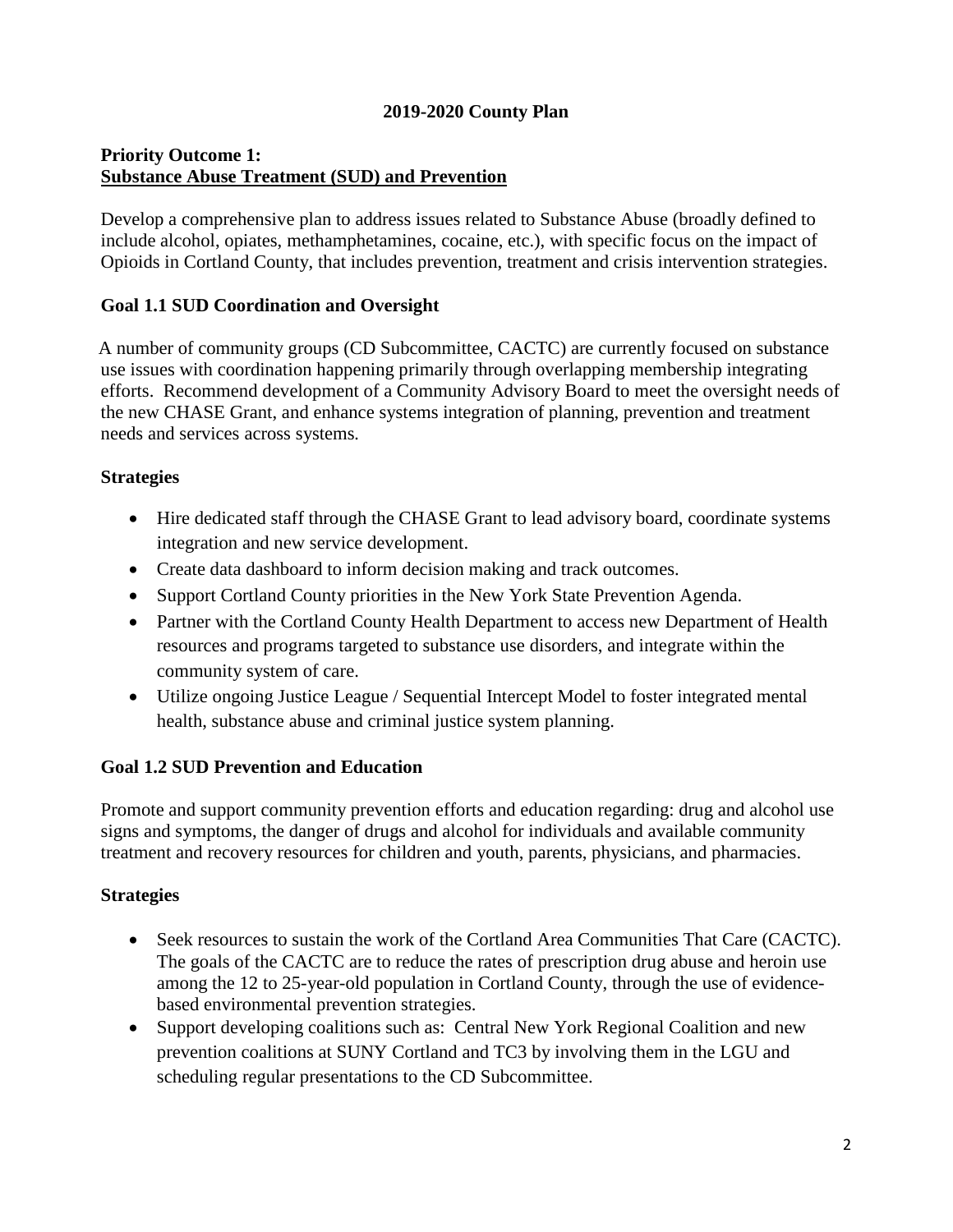- Cortland Prevention Resources and the Cortland City School District provide primary prevention and support in many schools around the county, but more resources are needed to expand to all schools in the county. Survey remaining school districts to identify needs and priorities, and provide opportunities for collaboration.
- Raise awareness of current prevention programming by scheduling regular presentations/updates by prevention providers to the CD Subcommittee.
- Enhance local visibility of Regional Family Engagement Specialist by supporting potential partnership with Cortland Prevention Resources and scheduling regular presentation to the CD Subcommittee.
- Promote prescription takeback events in Cortland County and drug disposal kiosks at Cortland City Police Department, Cortland County Sheriff's Office, Homer Police Department and Guthrie Cortland Medical Center. Explore additional harm reduction strategies such as community needle exchange and expansion of drug kiosk availability to other parts of the county.
- Explore opportunities for Community Harm Reduction Training.
- Explore new NY DOH data tracking and data systems for "hot spotting" Narcan use and emergency room presentations in real time, allowing for targeted outreach, engagement and intervention efforts, and promoting and expanding harm reduction efforts.
- Promote CACTC targeted awareness campaigns and prevention toolkits for providers, pharmacies and parents.
- Promote community training efforts of CACTC in partnership with Guthrie Cortland Medical Center, the Health Department, and Lemoyne College with primary care providers in the community to related to Opioids and prescribing practices.
- Support Prevention Agenda goals by promoting training and utilization of Screening Brief Intervention and Referral to Treatment (SBIRT) Model.
- Develop resources and strategies related to vaping.

# **Goal 1.3 SUD Crisis Intervention**

Encourage, develop and/or enhance community treatment resources to more immediately respond to urgent treatment needs with the appropriate level of care.

- COTI programs seek to expand access to: Medication Assisted Treatment, counseling, peer services and case management by providing outreach and mobile services to engage difficult to reach populations and individuals.
- Support the implementation of the Angel Program in Cortland County.
- Promote and develop supports to manage emergent and crisis needs through: the provision of Naloxone (Narcan) training through multiple pathways, including: Cortland County Health Department, Guthrie Cortland Medical Center and the Cortland County Jail. Encourage universal Narcan prescription with all opioid prescriptions.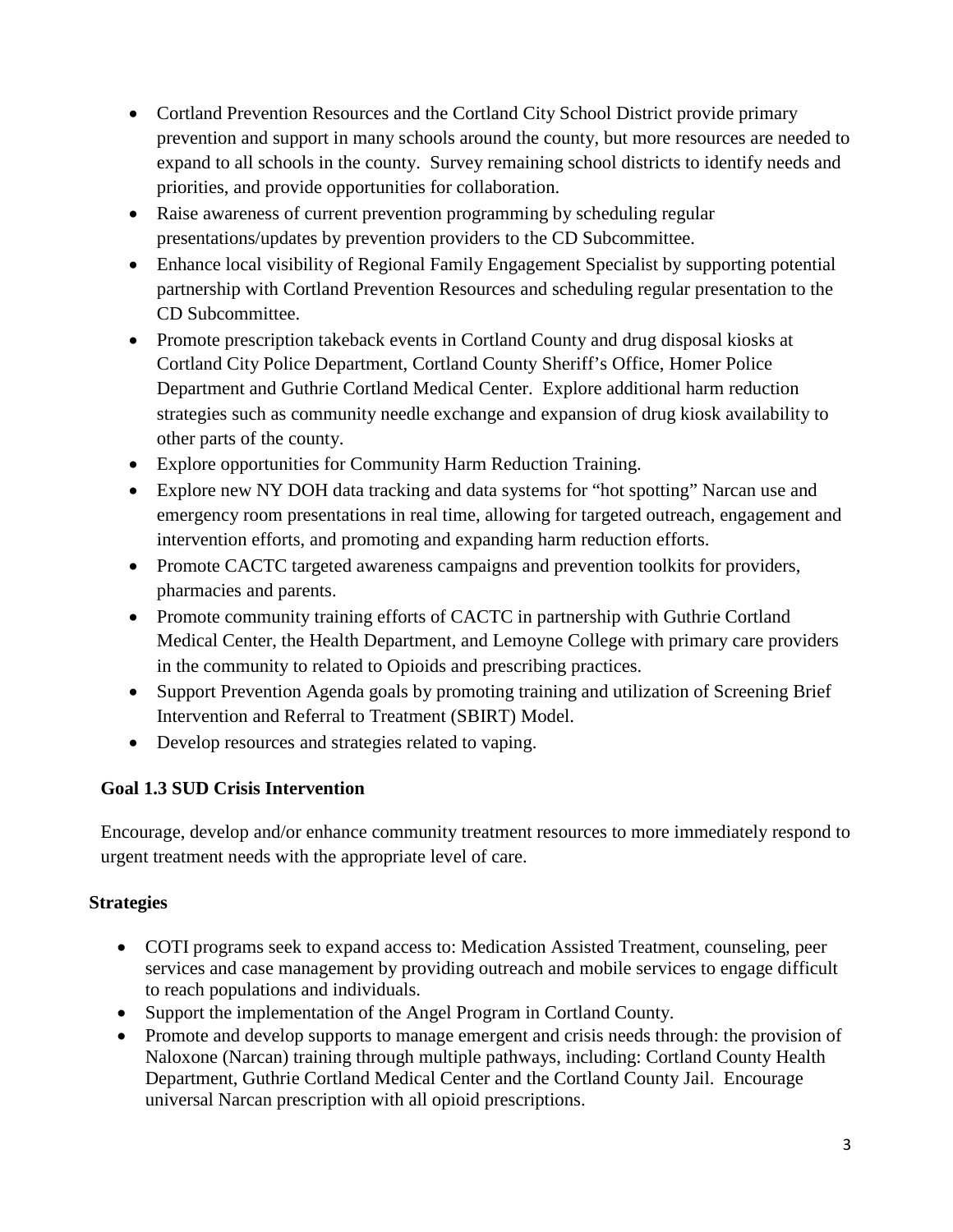- Promote and support the implementation of 24 hour Regional Open Access Center(s) in Ithaca and Syracuse to serve as a crisis stabilization, assessment and referral hub for the region.
- Coordinate access to and from new Detox beds opened by Helio Health in Binghamton in 2018, and expected new development of beds in Ithaca through Alcohol and Drug Council of Tompkins County.

# **Goal 1.4 SUD Treatment and Services**

Promote access to SUD services and supports for Cortland County residents.

# **Strategies**

- Expand availability and access to peer recovery coaches, mentors and advocates (youth and adult).
- Promote new programming to enhance sustainability of services in response to Cortland County inclusion in year two of Center of Treatment Innovation (COTI) funding.
- Support warm handoffs and expedited connections to community services for vulnerable individuals returning to the community from prison, jail, hospitalization or rehabilitation settings.
- Support and enhance the connection of Guthrie Cortland Medical Center to the SUD system of care in Cortland County.
- Support expansion of access to Medication Assisted Treatment (MAT) in new settings including: hospital, jail, Article 31 clinic settings.
- Promote SUD Stigma Reduction in health settings.
- Support ongoing development of mobile treatment capacity to outlying areas of the county and disconnected populations through the use of treatment in community settings and utilization of telemedicine.
- Develop and enhance SUD assessment and treatment in the Cortland County Jail.
- Develop and enhance connection to peer services to support transition coordination for inmates released from county jail.
- Support the implementation and expansion of the Cortland County Jail Vivitrol Program.
- Support opportunities to develop community peer recovery centers (youth and adult).
- Engage Family Health Network as a potential partner in service delivery and to promote connection to the community system of care.

# **Priority Outcome 2: Housing**

Ensure that safe affordable housing is available to all, with the appropriate supports to promote successful community living and full community integration.

# **Goal 2.1**

Partner with DSS to identify shared needs for emergency and transitional housing in Cortland County.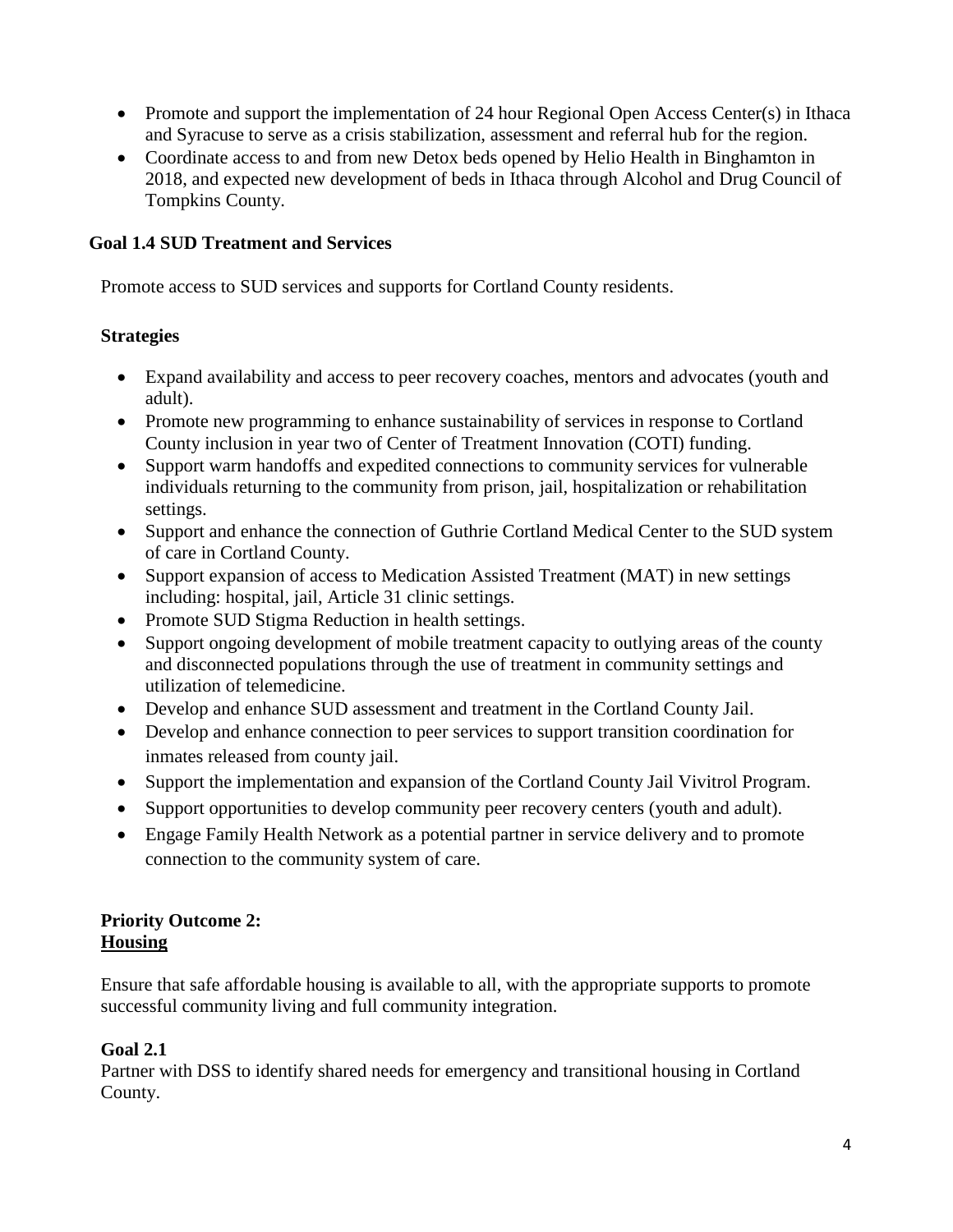# **Strategies**

- Explore issues related to sanctions that jeopardize housing funding models for highest needs individuals, and advocate for consistent regulations that increase the likelihood of compliance and success.
- Support county efforts to find solutions to issues enhanced by Code Blue Requirements such as warming centers.
- Support efforts to expand the Transitional Housing Program at Catholic Charities.
- Support the creation of community based supports that promote and enhance housing security.
- Partner with DSS to explore alternative opportunities for highest needs individuals who are chronically homeless or unstable in their housing due to complex behavioral health needs.
- Advocate for additional OPWDD Family Support grant funds to support local opportunities for parents to develop relationships and resources that enhance the housing possibilities presented by self-directed planning.
- Advocate for planning opportunities for aging caregivers of children with developmental disabilities who need to make proactive plans that will allow their children to stay in their community and be cared for.
- Advocate and plan for new Children/Youth IRA's to be sited in Central New York, focused on children and youth who are eligible in the OPWDD System and having behavioral issues.
- Support Community Housing Coalition.
- Support Catholic Charities Empire State Supported Housing Initiative (ESHI) housing development grant opportunity.
- Support Catholic Charities proposal for Solutions to End Homelessness Grant.

## **Priority Outcome 3: Crisis Intervention**

Develop the capacity to recognize and respond more immediately with behavioral health assessment and supports to address the urgent needs of all the citizens of Cortland County.

# **Goal 3.1 Training and Coordination**

Provide training and support to those responding to crisis situations in Cortland County.

- Support the Emotionally Disturbed Person Response Team (EDPRT) through ongoing training, and monthly community consultation and collaboration meetings.
- Promote coordination between community providers and Guthrie Cortland Medical Center (specifically emergency department, psychiatric unit, and case management) for high needs youth and adults. Create cross systems pathways to supports for complex needs or high risk individuals.
- Support integration of community supports and services within Guthrie Cortland Medical Center (Care Coordination, Peer, Family Support).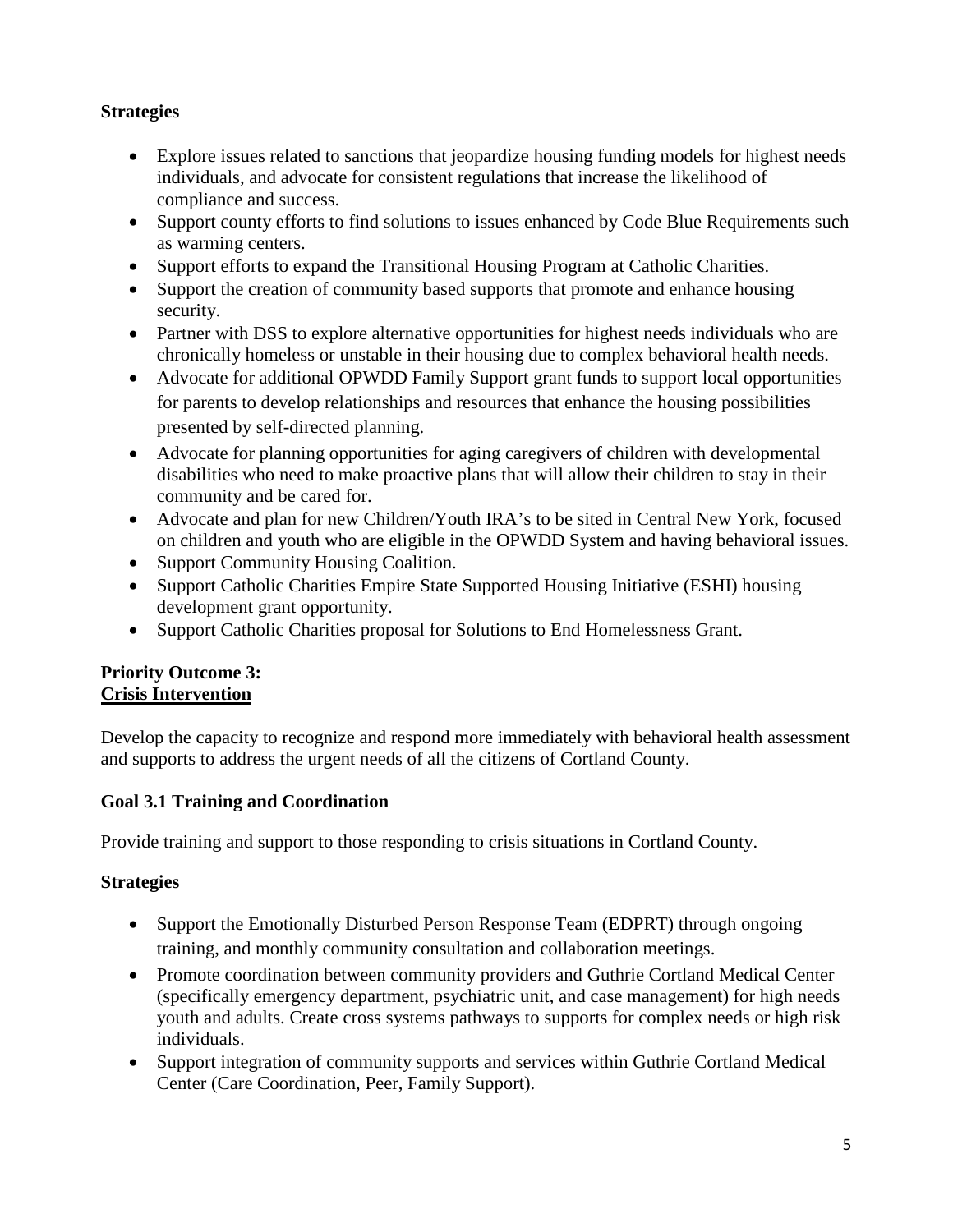- Support the ongoing development and sustainability of the Community Trauma Response Team.
- Explore utilization of information sharing resources such as "Red Binder Program" across vulnerable populations.
- Support the development and enhancement of the Suicide Prevention Coalition in Cortland County, to serve as a planning and coordinating process for identification of needs, training and best practices related to Suicide Prevention.

# **Goal 3.2 Services**

Develop and support services able to respond in the community and/or provide access to immediate services and supports to stabilize behavioral health crises.

- Support the implementation of the Mobile Crisis Team through Liberty Resources and work in partnership with the Central New York Directors Planning Group (CNYDPG) towards the expansion of program to eventually be a 24/7 resource.
- Advocate for cross systems integration/training for crisis services supporting individuals with developmental disabilities and participate in the developing the NYSTART (Systemic, Therapeutic, Assessment, Response and Treatment) process in Central New York.
- Promote and expand access to **local** Crisis Respite opportunities for all ages and disability populations.
- Monitor impact of OPWDD Respite rate changes on access to respite services at Starry Night.
- Develop access to Family Support Services to provide education, support and advocacy to individuals supporting family members in crisis.
- Support the development of more intensive community based supports for individuals with chronic complex needs by advocating for the creation of a local ACT (Assertive Community Treatment) team, or utilizing the NY State "In lieu of services" process to create equivalent services.
- Enhance supports for the management of the Assisted Outpatient Treatment (AOT) Process.
- Explore the development and access to a "Medication Only" service for individuals refusing therapy or as a bridge service to accessing outpatient clinic medical staff.
- Advocate for greater access to inpatient psychiatric beds. Frequent shortages have resulted in long waits for placement, often hours away from parents.
- Support development of community based treatment mental health services with access to telehealth.
- Support enhanced access to skill building and community based respite services.
- Identify service gaps and support agency development of capacity to provide new Office of Mental Health Child and Family Treatment Services (CFTSS) and Home and Community Based Services (HCBS) to Cortland County residents.
- Enhance coordination of crisis and information lines to ensure consistent response and expedited access to support.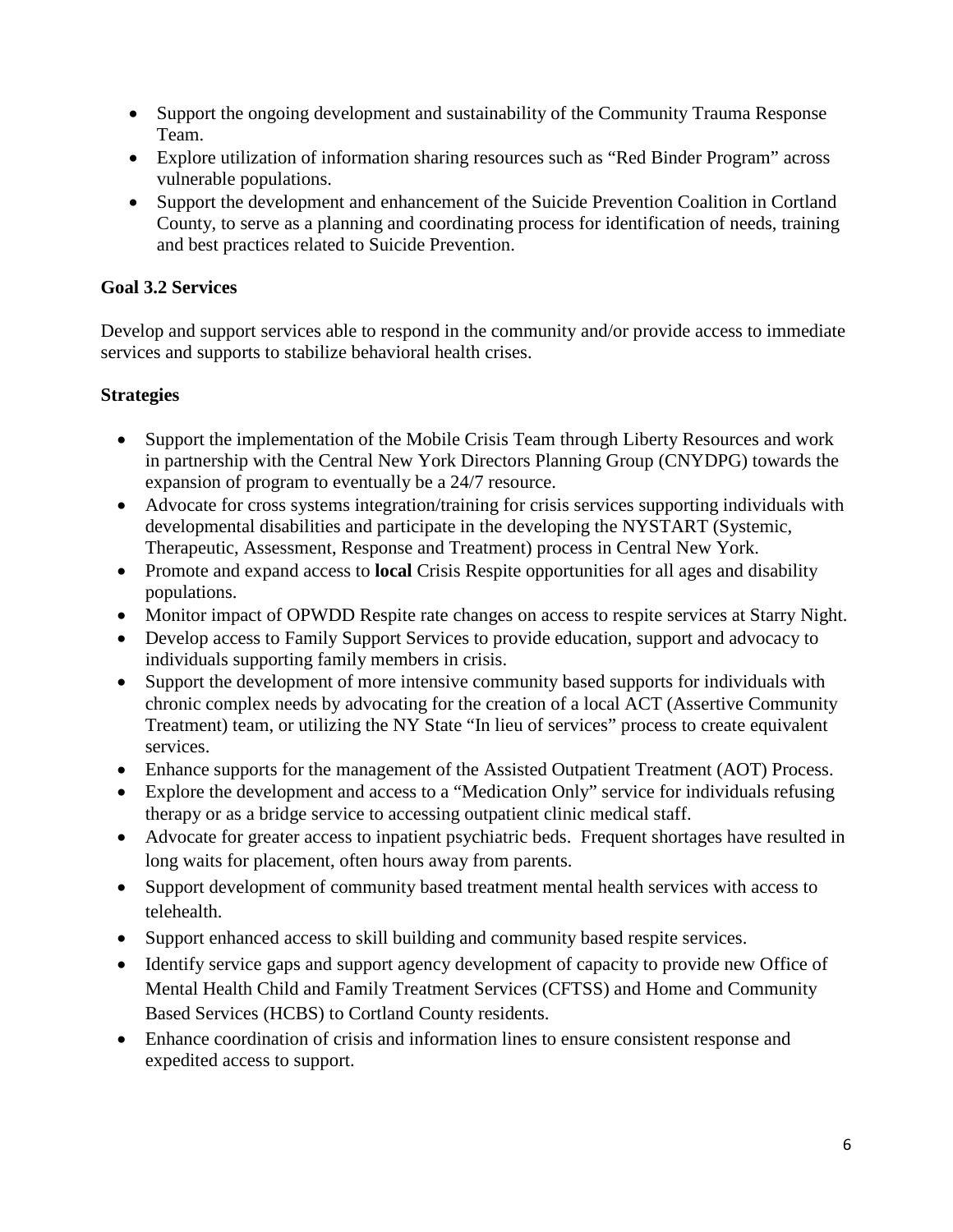# **Priority Outcome 4: Transportation**

Work to reduce the impact of transportation barriers in access to services and supports across Cortland County.

# **Strategies**

- Work with community partners to assess and document the impact of funding changes related to public transportation in Cortland County, and the associated impact on residents with behavioral health needs.
- Provide representation of behavioral health needs to the Mobility Management System through participation in the Transportation Advisory Board.
- Work with MAS to promote community understanding of process to access Medicaid transportation.
- Advocate with MAS for improvements in local systems access to transportation.
- Support efforts to integrate services in towns and villages that enhance access to care.
- Support development and expansion of access to telehealth services. OMH and OASAS are working to standardize regulations related to telehealth in ways that could make that service more of a viable resource for providers and patients potentially easing some access issues.
- Encourage and support community efforts to develop mutual aid and the CAPCO Volunteer Transportation Program.

Support access to ride sharing services.

# **Priority Outcome 5: Service Access and Planning**

Ensure the LGU role (consistent with Mental Hygiene Law) in the oversight, management and implementation of behavioral health plans and services to Cortland County residents across all three behavioral health service systems (OASAS, OMH, OPWDD) that promotes access to care that is timely and effective in addressing behavioral health needs.

# **Goal 5.1 Systems Access**

Work with county systems partners to integrate processes and funding to create a "No Wrong Door" that is capable of outreaching to vulnerable populations, utilizes standardized assessment to determine eligibility for services, connects to appropriate services and monitors engagement with, and outcomes to care. Explore possibilities for an integrated setting where multiple system access points can collaborate to engage and connect county residents to appropriate supports.

- Partner with AAA, DSS, Health, OPWDD on creation of a coordinated access point to services and cross systems planning.
- Collaborate with system partners on planning and promotion of events around access to services and community training to facilitate cross systems collaboration.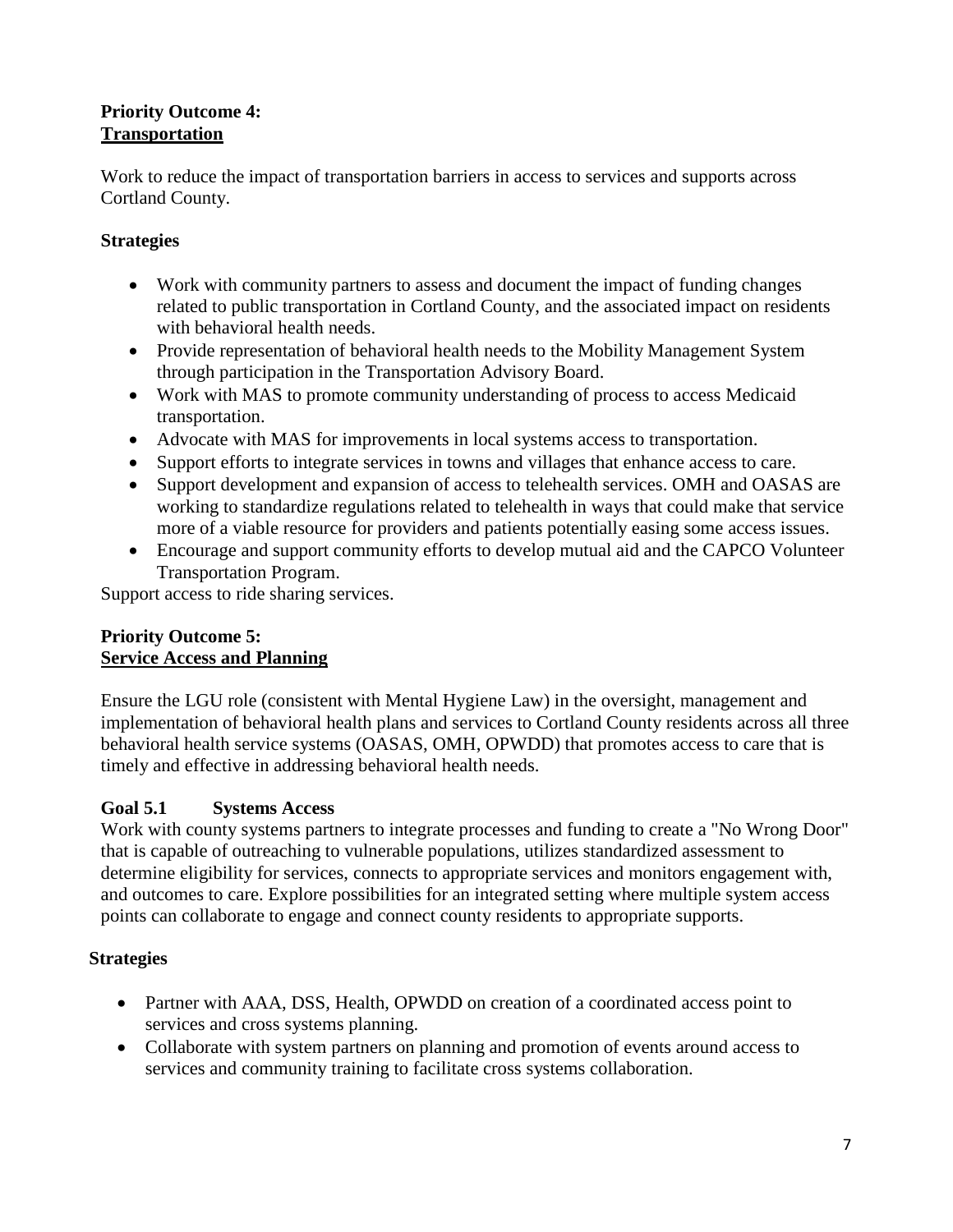- Support Seven Valleys Health Coalition implementation and promote Cortland 211 for county information, access and referral to services. Monitor usage data and trends through the Mental Health Subcommittee.
- Support Cortland County Coordinated Children's Initiative (CCSI) Tier 2 as a cross system process to engage families, identify service gaps, and access barriers, and provide opportunities for collaboration.

# **Goal 5.2 Regional and State Opportunities**

Provide local leadership and leverage partnerships in regional and statewide groups to ensure that the needs of Cortland County residents are being included in resource allocation and systems planning.

# **Strategies**

- New York State Conference of Local Mental Hygiene Directors
- Central New York Director's Planning Group
- Central New York Regional Planning Committee
- Care Compass Network (DSRIP)
- Medicaid Managed Care systems transformation, including OMH Children's System Transformation and OPWDD Transformation Agenda
- South Central Behavioral Health Care Collaborative

# **Goal 5.3 Supports for Transitions**

Develop and operationalize protocols for transitions for youth and adults. Transitions are being defined as, but are not necessarily limited to; discharge from hospital or residential placement, transition planning for children with special needs (IEP, 504) as they move from school to postschool life, transition from child-serving to adult services or any transition impacting individuals served by behavioral health services.

- Monitor impact of shifting OPWDD vocational service models on transitioning students.
- Develop and support opportunities to involve school districts in learning about behavioral health systems changes, and participate in needs assessment and planning.
- Develop processes to track individuals with developmental disabilities that are transitioning from lower levels of care into nursing homes and may not have natural supports.
- Develop protocols with state hospitals to notify SPOA when a local resident has been admitted to ensure good planning for discharge.
- Coordinate role of COTI Team with Regional Open Access Centers to support transitions to identified levels of care.
- Enhance relationships with NY State Residential Treatment Facility Programs to promote improved discharge planning.
- Continue to refine SPOA process in collaboration with cross system partners to identify needs and support transitions with appropriate connections to care.
- Support Community Reentry Process to enhance connection to supports for individuals released from jail and state prison system.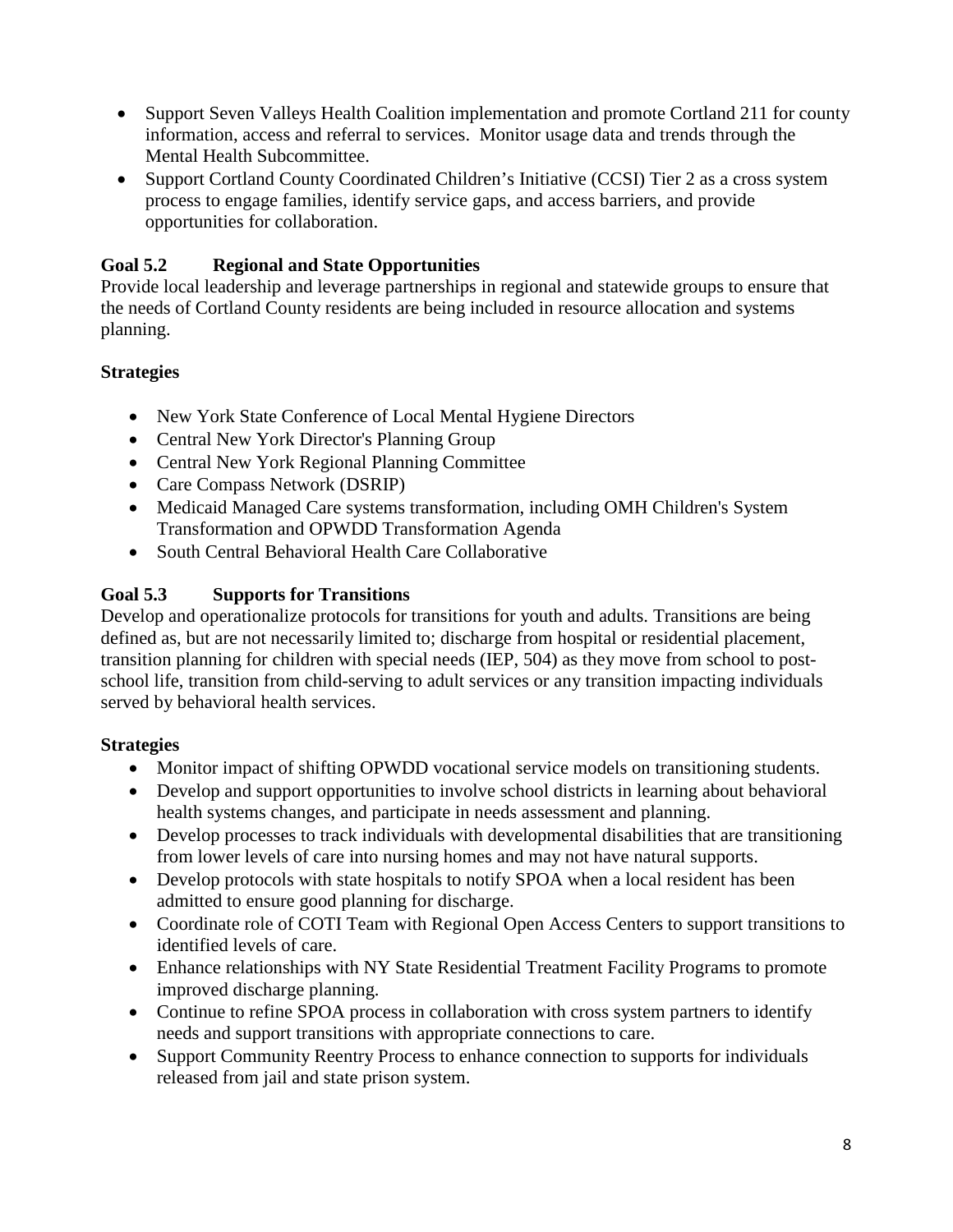• Support the Early Recognition and Screening Program to integrate into non-behavioral health settings, enhance connection to SPOA and monitor reports and outcomes through the Mental Health Subcommittee.

### **Priority Outcome 6: Community Engagement**

Support and expand efforts to integrate services within community initiatives related to training.

- Develop and enhance relationship and connection between behavioral health systems and the Cortland Community Center.
- Monitor and assess needs for training, resources and programs that are going to be necessary to meet shifting needs related to mandates for Raise the Age.
- Develop and enhance relationships with funding entities such as the CNY Community Foundation.
- Engage Cortland County towns and villages group as a forum to advance integration of services to outlying communities of Cortland County.
- Support the development and implementation of the Cortland County Opportunity Community to move people out of poverty.
- Support the development of an Adverse Child Experiences Study (ACES) learning collaborative to promote awareness regarding the impact of trauma, and promote the coordinated training and implementation of trauma informed practices across community services and settings.
- Engage with Cortland County faith communities to identify needs and support community interventions.
- Monitor and assess the impact on community behavioral health services of "New York State Criminal Justice Reform" (bail initiative).
- Explore development of new service delivery models related to jail diversion, including the potential development/expansion of specialty courts (drug, opioid, mental health) as a resource to engage individuals in treatment and support services as an alternative to incarceration.
- Review recommendation of the 2019 VERA Institute and CRS reports and provide assistance as requested by the Cortland County Legislature to implement recommendations related to behavioral health.
- Explore unmet mental health needs for children aged 0-5. Collaborate with the Literacy Coalition and identify opportunities to intervene when behavioral health needs are impacting developmental milestones.

# **Priority Outcome 7: Employment Services**

Support the coordination and development of employment services and supports that allow for individuals to participate in meaningful activities in the most integrated setting that will meet their needs, regardless of disability.